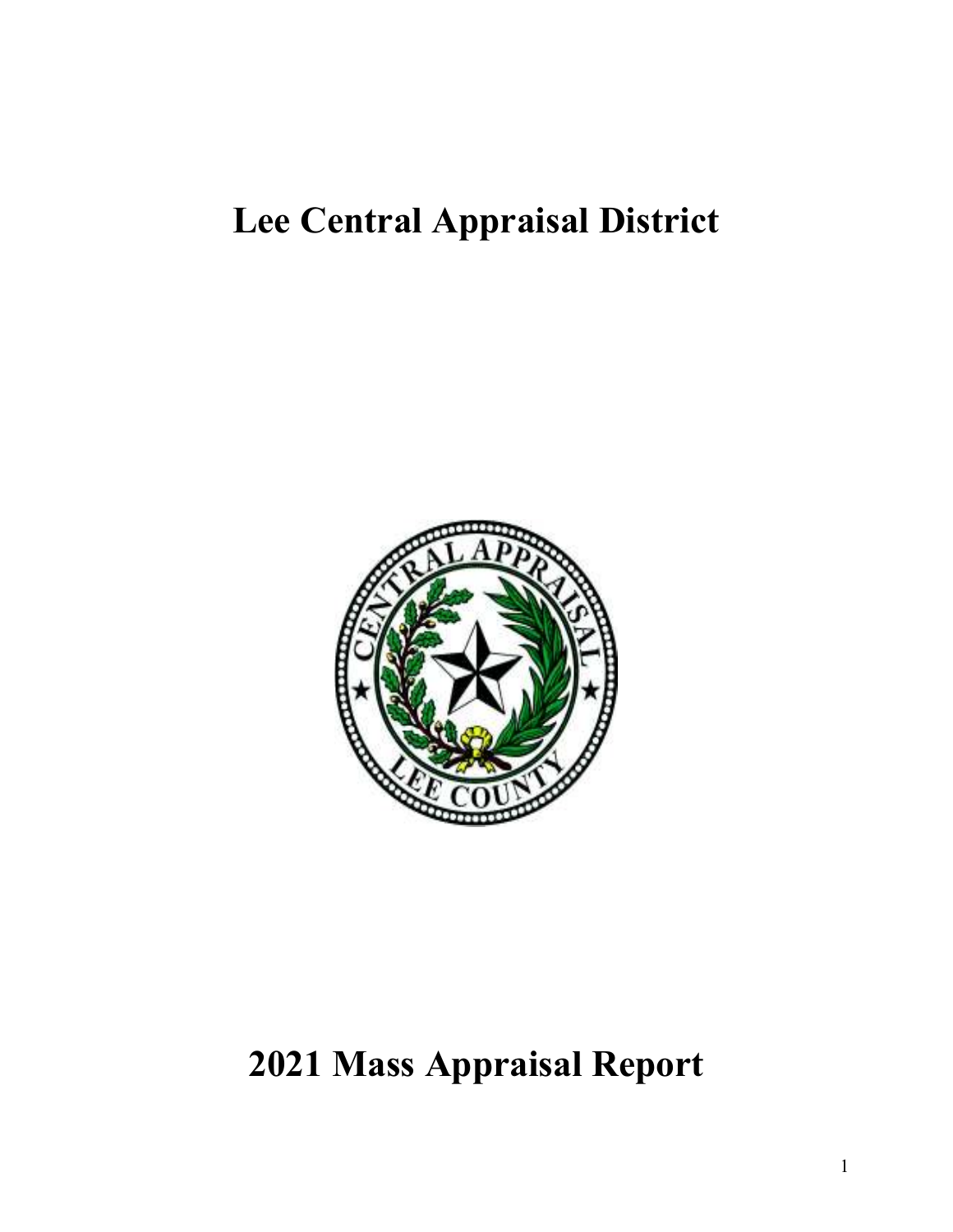# **INTRODUCTION**

#### *Scope of Responsibility*

The Lee Central Appraisal District has prepared and published this report to provide citizens and taxpayers with a better understanding of the district's responsibilities and activities. This report has several parts: a general introduction and then several sections describing the appraisal effort by the appraisal district.

The Lee Central Appraisal District (CAD) is a political subdivision of the State of Texas, created effective January 1, 1980. The provisions of the Texas Property Tax Code govern the legal, statutory, and administrative requirements of the appraisal district. A member board of directors, elected by the voting taxing units of Lee County, constitutes the district's governing body. The chief appraiser is the chief administrator and chief executive officer of the appraisal district.

The appraisal district is responsible for local property tax appraisal and exemption administration for 10 jurisdictions or taxing units in the county. Each taxing unit sets its own tax rate to generate tax revenue to pay for such things as police and fire protection, public schools, road and street maintenance, courts, water and sewer systems, and other public services. Appraisals established by the appraisal district allocate the year's tax burden on the basis of each taxable property's January 1 market value. We also determine eligibility for various types of property tax exemptions such as those for the homeowner, the elderly, disabled veterans, and charitable and religious organizations.

Except as otherwise provided by the Texas Property Tax Code, all taxable property is appraised at its "market value" as of January 1. Under the tax code, "market value" is defined as the price at which a property would transfer for cash or its equivalency under prevailing market conditions if:

- \*\*\*\*\*exposed for sale in the open market with a reasonable time for the
- seller to find a purchaser;
- \*\*\*\*\*both the seller and the buyer know of all the uses and purposes to which the property is adapted and for which it is capable of being used and of any enforceable restrictions on the use; and
- \*\*\*\*\*both the seller and the buyer seek to maximize their gains, with neither being in the position to take advantage of the other.

The Texas Property Tax Code defines special appraisal provisions for the valuation of residential homestead property (Section 23.23), productivity (Section 23.41), real property inventory (Section 23.12), dealer inventory (Section 23.121, 23.124, 23.1241 and 23.127), and nominal (Section 23.18) or restricted use properties (Section 23.83). The owner of real property inventory may elect to have the inventory appraised at its market value as of September 1st of the year preceding the tax year to which the appraisal applies by filing an application with the chief appraiser requesting that the inventory be appraised as of September 1st. The Texas Property Tax Code, under Section 25.18, requires each appraisal office to implement a plan to update appraised values for real and personal property at least once every three years. The district's Written Plan for Periodic Reappraisal is attached to this report by reference. Appraised values are reviewed annually and are subject to change for purposes of equalization. Personal property, industrial property, complex commercial property, utility property, and mineral property values are reviewed or reappraised every year. Special-use valuations are also updated annually.

The appraised value of real estate is calculated using specific information about each property. Using computer-assisted appraisal programs, and recognized appraisal methods and techniques, we compare that information with the data for similar properties, and with recent market data. The district follows the standards of the International Association of Assessing Officers (IAAO) regarding its appraisal practices and procedures, and subscribes to the standards promulgated by the Appraisal Foundation known as the Uniform Standards of Professional Appraisal Practice (USPAP). Any departure from USPAP standards is so noted in departure statements. In cases where the appraisal district contracts for professional valuation services, the contract that is entered into by each appraisal firm requires adherence to similar professional standards.

#### *Personnel Resources*

The office of the Chief Appraiser is primarily responsible for overall planning, organizing, staffing, coordinating, and controlling of the district operations. The chief appraiser is also responsible for planning, organizing, directing and controlling the business functions related to human resources, budget, finance, records management, purchasing, fixed assets, facilities and postal services. The chief appraiser is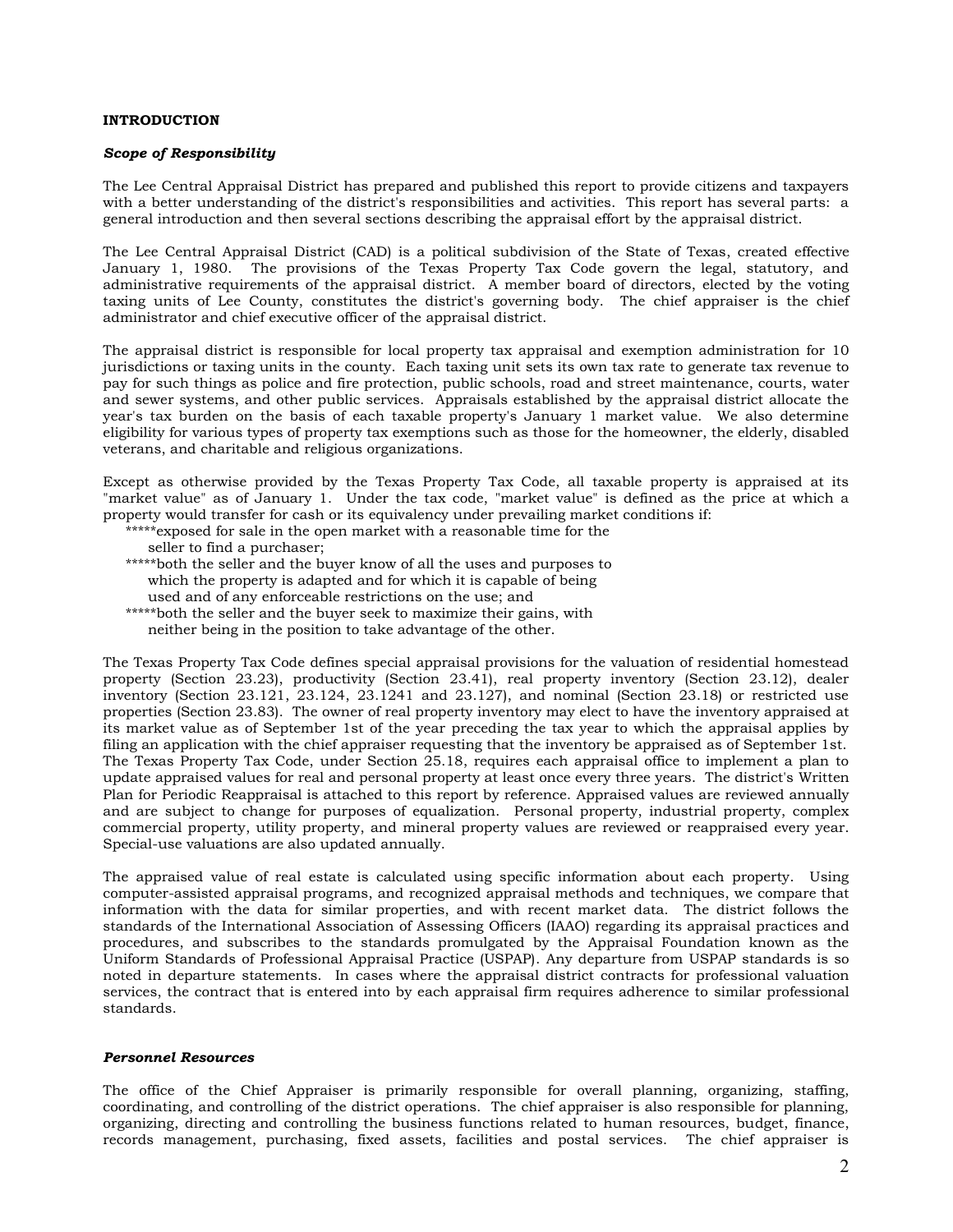responsible for the valuation of all real and personal property accounts. The property types appraised include commercial, residential, business personal, and industrial. Lee Central Appraisal District currently contracts with the appraisal firm of Pritchard & Abbott Inc. for appraisals of industrial and mineral properties and industry-related business personal accounts. The appraisal district is contracted with Eagle Appraisal and Consulting for the fieldwork associated with on-site inspections, in-house sales ratio studies for schedule adjustments and appraisals, residential schedule adjustments and appraisals, ag-value and rural land market value schedule adjustments and appraisals, informal hearings with protesting property owners, representation at ARB hearings, and other appraisal related duties. The chief appraiser is responsible for all values assigned. The appraisal district is also responsible for the following support groups: review appraisals, productivity valuation and special audits. The district's appraisers - whether inhouse or contracted - are subject to the provisions of the Property Taxation Professional Certification Act and must be duly registered with The Texas Department of Licensing and Regulation. Support functions including records maintenance, information and assistance to property owners, and hearings support are coordinated by the deputy chief appraiser.

The appraisal district staff consists of 8 full time employees. The chief appraiser has obtained certifications as follows: Registered Professional Appraiser (RPA). The deputy chief appraiser has obtained certifications as follows: Registered Professional Appraiser (RPA). Other employees have obtained certifications as follows: Registered Professional Appraiser (RPA).

# *Data*

The district is responsible for establishing and maintaining approximately 45,944 real and personal property accounts covering Lee County. This data includes property characteristics, ownership, and exemption information. Property characteristic data on new construction is updated through an annual field effort; existing property data is maintained through a field review. Sales are routinely validated during a separate field effort; however, numerous sales are validated as part of the new construction and data review field activities. General trends in employment, interest rates, new construction trends, and cost and market data are acquired through various sources, including internally generated questionnaires to buyer and sometimes the seller, and local real estate agents.

The district has a geographic information system (GIS) that maintains cadastral maps and various layers of data, including aerial photography.

# *Independent Performance Test*

According to Chapter 5 of the Texas Property Tax Code and Section 403.302 of the Texas Government Code, the State Comptroller's Property Tax Division (PTD) conducts a property value study (PVS) of each Texas school district and each appraisal district every other year. As a part of this study, the code also requires the Comptroller to: use sales and recognized auditing and sampling techniques, review each appraisal district's appraisal methods, standards and procedures to determine whether the district used recognized standards and practices (MSP Review), test the validity of school district taxable values in each appraisal district and presume the appraisal roll values are correct when values are valid, and determine the level and uniformity of property tax appraisal in each appraisal district. The methodology used in the property value study includes stratified samples to improve sample representativeness and techniques or procedures of measuring uniformity. This study utilizes statistical analysis of sold properties (sale ratio studies) and appraisals of unsold properties (appraisal ration studies) as a basis for assessment ratio reporting. For appraisal districts, the reported measures include median level of appraisal, coefficient of dispersion (COD), the percentage of properties within 10% of the median, the percentage of properties within 25% of the median, and price-related differential (PRD) for properties overall and by state category (i.e., categories A, B, C, D, and F1 are directly applicable to real property).

There are 4 independent school districts in Lee CAD for which appraisal rolls are annually developed. The preliminary results of this study are released in January in the year following the year of appraisement. The final results of this study are certified to the Education Commissioner of the Texas Education Agency (TEA) in the following July of each year for the year of appraisement. This outside (third party) ratio study provides additional assistance to the CAD in determining areas of market activity or changing market conditions.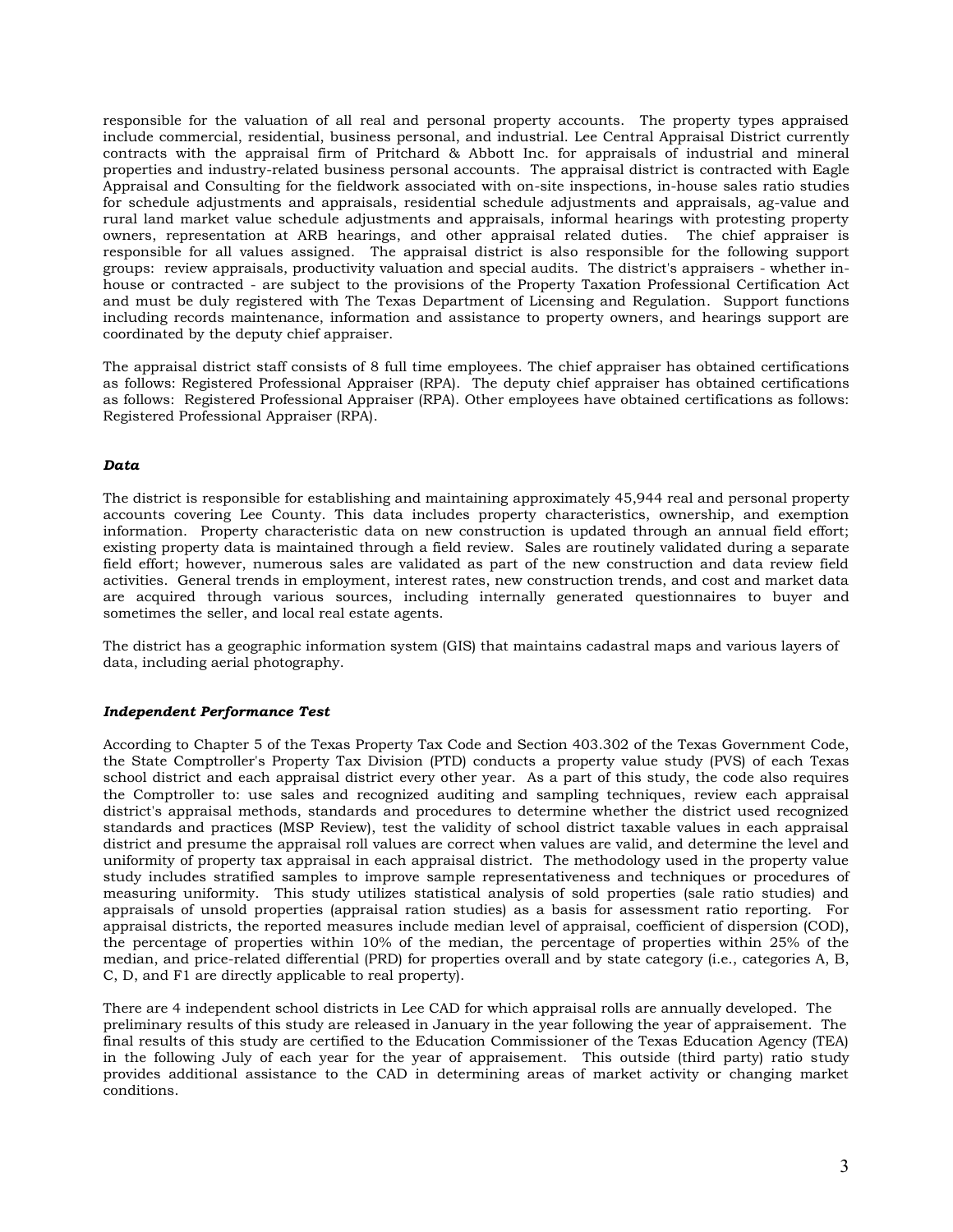# **INTRODUCTION**

#### *Appraisal Responsibilities*

The chief appraiser is responsible for collecting and maintaining property characteristic data for classification, valuation, and other purposes. Accurate valuation of real and personal property by any method requires physical description of personal property, land and building characteristics. This appraisal activity is responsible for administering, planning and coordinating all activities involving data collection and maintenance of all commercial, residential and personal property types that are located within the boundaries of the appraisal district. The data collection effort involves the field inspection of real and The data collection effort involves the field inspection of real and personal property accounts, as well as data entry of all data collected into the existing information system. (Appraisal district staff assists the chief appraiser in the collection of data and the entry of that data into the information system.) The goal is to periodically field inspect all real property in the appraisal district at least once every three years. Meeting this goal is dependent on budgetary constraints. The above responsibilities are or can be delegated to contracted personnel or in-house staff as deemed appropriate by the chief appraiser. A copy of the Written Plan for Periodic Reappraisal is attached to this report by reference.

## *Appraisal Resources*

- **\* Personnel** The appraisal activities consist of the chief appraiser, the deputy chief appraiser, 3 appraisers, 3 clerk(s), and contracted appraisal companies.
- **\* Data** The data used by field appraisers includes the existing property characteristic information contained in CAMA (Computer Assisted Mass Appraisal System) from the district's computer system. The data is printed on a property record card (PRD) or on personal property data sheets. Other data used includes maps, sales data, fire and damage reports, building permits, photos, newspaper, etc.

#### **PRELIMINARY ANALYSIS**

#### *Data Collection/Validation*

Data collection of real property involves maintaining data characteristics of the property on CAMA (Computer Assisted Mass Appraisal). The information contained in CAMA includes site characteristics, such as land size and topography, and improvement data, such as square feet of living area, year built, quality of construction, and condition. Field appraisers use listing manual guides that establish uniform procedures for the correct listing of real property. All properties are coded according to these guides and the approaches to value are structured and calibrated based on this coding system. The field appraisers use these manuals during their initial training and as a guide in the field inspection of properties. Data collection for personal property involves maintaining information on the Personal Property System. The type of information contained in the personal property system includes personal property such as business inventory, furniture and fixtures, machinery and equipment, cost, and location. The field appraisers conducting on-site inspections will use a personal property manual during their initial training and as a guide to correctly list all personal property that is taxable.

The listing procedure manuals that are utilized by the field appraisers are located in the district office. The manuals are always available for public inspection. The appraisal district clerical staff handles requests for copies of the manual. The chief appraiser periodically updates the manual with current information.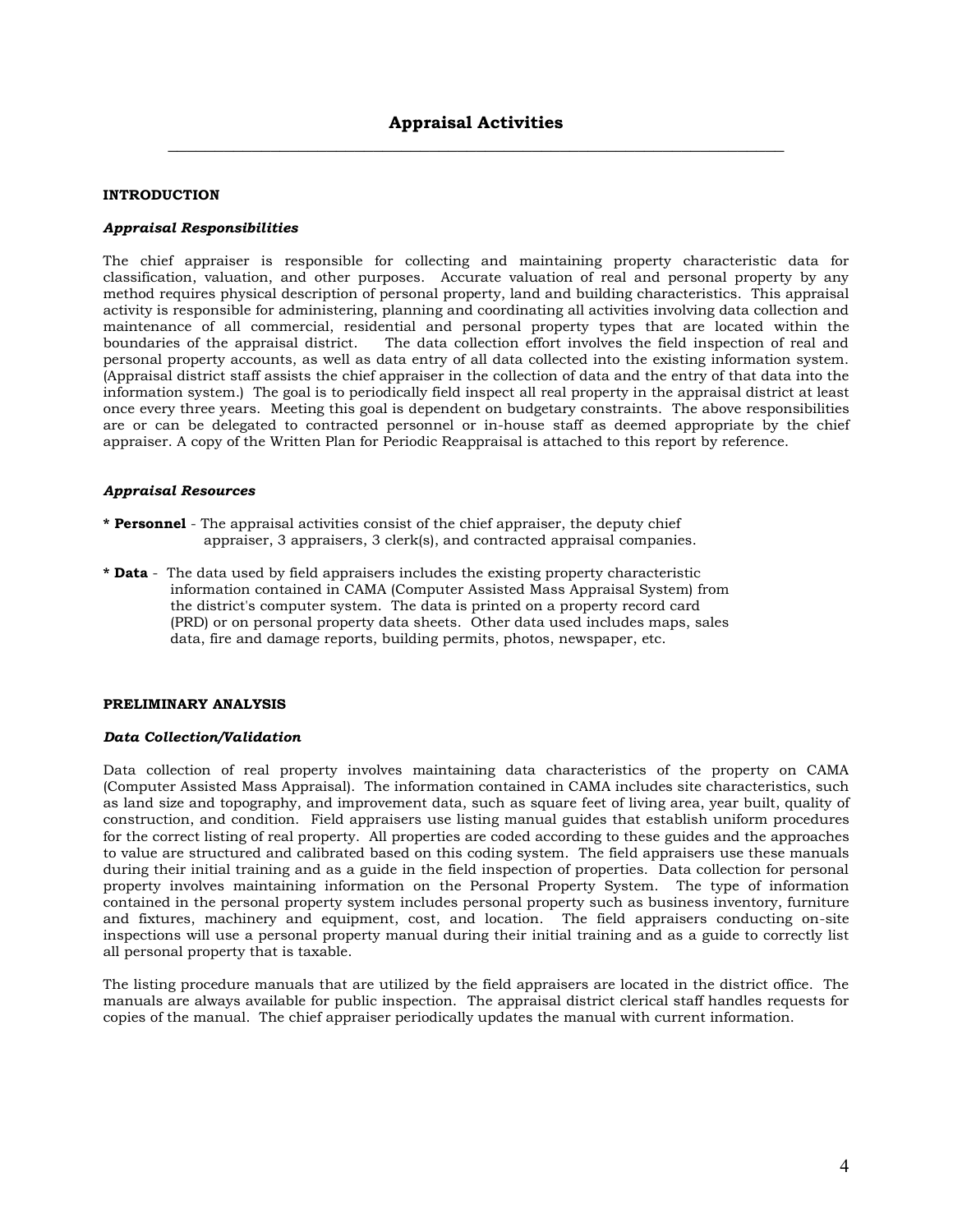#### *Sources of Data*

The sources of data collection are through the new construction field effort, data review/re-list field effort, data mailers, hearings, sales validation field effort, commercial sales verification, newspapers and publications, and property owner correspondence. A principal source of data comes from building permits received for taxing jurisdictions that require property owners to take out a building permit.

Data review of entire neighborhoods is generally a good source for data collection. The field appraiser will drive entire neighborhoods to review the accuracy of our data and identify properties that have to be relisted. The sales validation effort in real property pertains to the collection of data of properties that have sold. In residential, the sales validation effort involves on-site inspection by field appraisers to verify the accuracy of our data and to get confirmation of the sales price.

One of the sources that will generate a field check in both real and personal property is from a property owner. Property owners have access to part of our data and will notify us - either in an office visit, by phone, or by letter - whenever they find inconsistencies. Notification from property owners will generate a field check.

# *Data Collection Procedures*

Field data collection requires organization, planning, and supervision of the field effort. Data collection procedures have been established for residential, commercial, and personal property. The field appraiser conducts inspections throughout the district and records information either on a property record card or on a personal property data sheet.

The quality of the data used is extremely important in establishing accurate values of taxable property. While production standards are established and upheld for the various field activities, quality of data is emphasized as the goal and responsibility of each appraisal district employee. New employees are trained in the specifics of data collection rules. Experienced employees are routinely re-trained in listing procedures prior to major field projects such as new construction, sales validation, or data review. A quality assurance process exists through supervision to review the work being performed by the field appraiser and data entry personnel. The chief appraiser is charged with the responsibility of ensuring that appraisers and employees follow listing procedures, identify training issues and provide uniform training throughout the appraisal office staff.

# *Data Maintenance*

The field appraiser is responsible for ensuring that field notes are legible and complete and in good order for data entry accuracy and quality assurance.

# **INDIVIDUAL VALUE REVIEW PROCEDURES**

#### *Field Review*

The date of the last inspection, and the CAD appraiser responsible are listed on the CAMA record. If a property owner or jurisdiction dispute CAD's records concerning this data during a hearing, via a telephone call or correspondence received, CAMA may be altered based on the evidence provided. Typically, a field inspection is requested to verify this evidence for the current year's valuation or for the next year's valuation. Every year, a field review of certain areas or neighborhoods in the jurisdiction is done during the data review/re-list field effort.

# *Office Review*

Office reviews are completed on properties where information has been received from the owner of the property. Property owners frequently provide vital data which verifies the property characteristics or current condition of the property. When the property data is verified in this manner, field inspections are not required unless additional verification of data is required.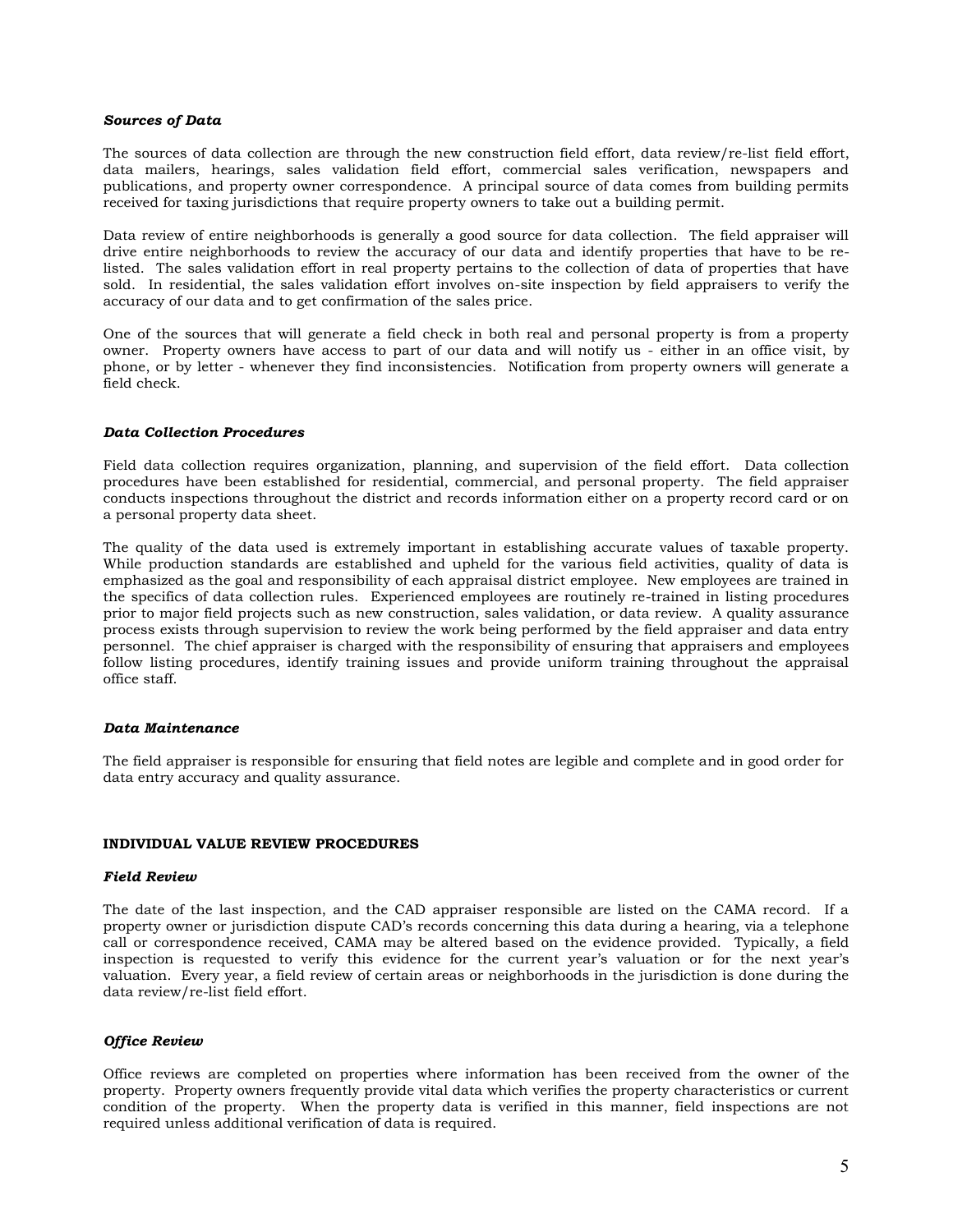## **PERFORMANCE TEST**

The chief appraiser is responsible for conducting ratio studies and comparative analysis. This responsibility may be assigned to contracted appraisal companies. These statistical tests are executed at least once each year.

The chief appraiser or contracted appraisal company may conduct field inspections to ensure that the ratios produced are accurate and that the appraised values utilized are based on accurate property data characteristics.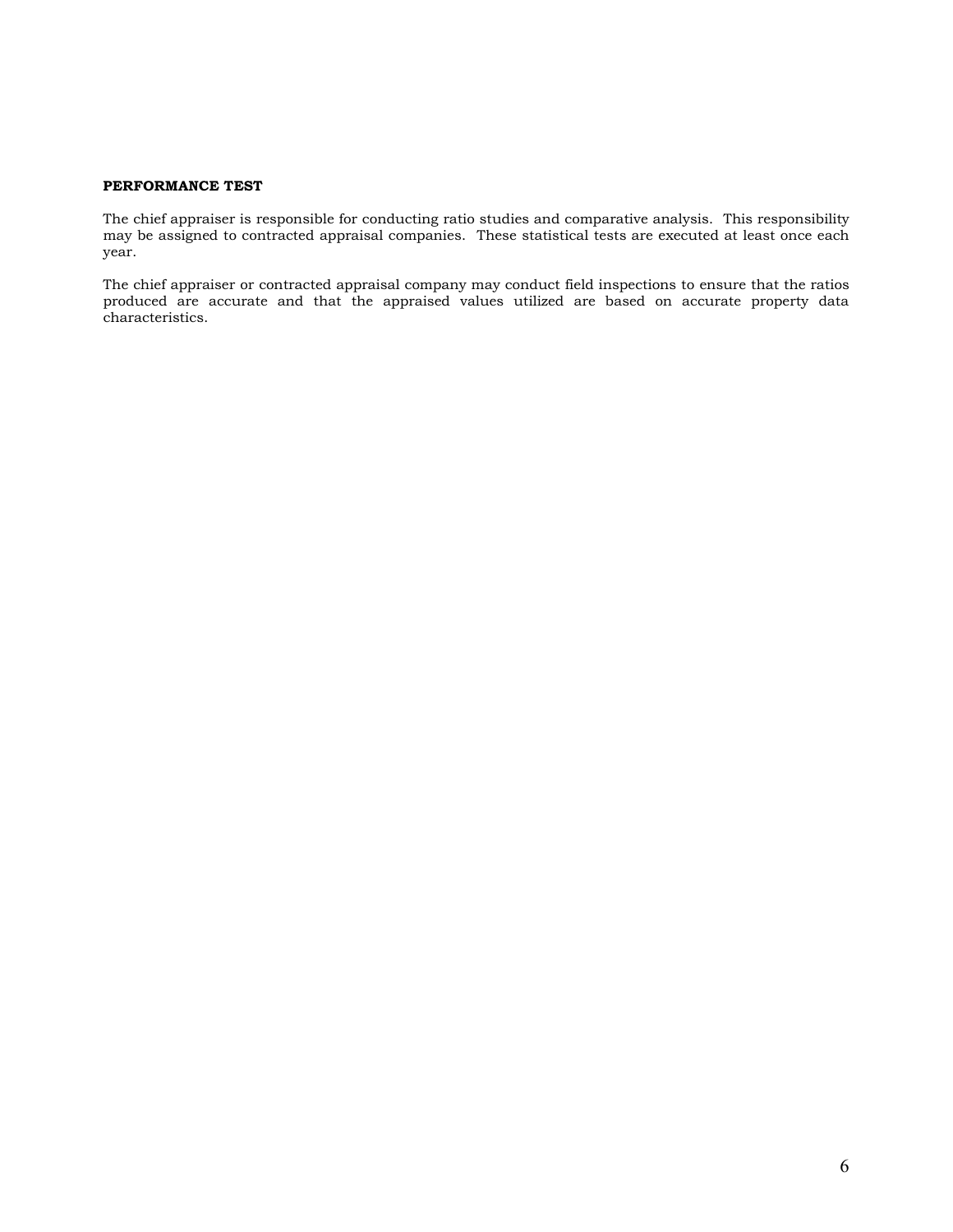\_\_\_\_\_\_\_\_\_\_\_\_\_\_\_\_\_\_\_\_\_\_\_\_\_\_\_\_\_\_\_\_\_\_\_\_\_\_\_\_\_\_\_\_\_\_\_\_\_\_\_\_\_\_\_\_\_\_\_\_\_\_\_\_\_\_\_\_\_\_\_\_\_\_\_\_\_\_\_\_

# **INTRODUCTION**

#### *Scope of Responsibility*

The chief appraiser is responsible for developing equal and uniform market values for residential improved and vacant property. There are approximately 6500 residential improved parcels and 752 vacant residential properties in Lee County.

#### *Appraisal Resources*

- Personnel Residential valuations are performed by Lee CAD.
- **\*** Data A common set of data characteristics for each residential dwelling in Lee County is collected in the field and data is entered into the computer. The property characteristic drives the computer-assisted mass appraisal (CAMA) approach to valuation.

#### **VALUATION APPROACH (Model Specification)**

#### *Area Analysis*

Data on regional economic forces such as demographic patterns, regional vocational factors, employment and income patterns, general trends in real property prices and rents, interest rates trends, availability of vacant land, and construction trends and costs are collected from private vendors and public sources. Information gleaned from real estate publications and sources such as continuing education in the form of IAAO, TAAD, TAAO, and Comptroller of Public Accounts classes and seminars.

# *Neighborhood and Market analysis*

Neighborhood analysis involves the examination of how physical, economic, governmental, and social forces and other influences affect property values. The effects of these forces are also used to identify, classify, and stratify comparable properties into smaller, more manageable subsets of the universe of properties known as neighborhoods. Residential valuation and neighborhood analysis is conducted on each of the properties located within a specified school district.

The first step in neighborhood analysis is the identification of a group of properties that share certain traits. A "neighborhood for analysis purposes is defined as the largest geographic grouping of properties where the property's physical, economic, governmental and social forces are generally similar and uniform. Geographic stratification accommodates the local supply and demand factors that vary across a jurisdiction. Once a neighborhood has been identified, the next step is to define its boundaries. This process is known as "delineation". Some factors used in neighborhood delineation include location, sales price range, lot size, age of dwelling, quality of construction and condition of dwellings, square footage of living area, and story height. Delineation can involve the physical drawing of neighborhood boundary lines on a map, but it can also involve statistical separation or stratification based on attribute analysis. Part of neighborhood analysis is the consideration of discernible patterns of growth that influence a neighborhood's individual market. Few neighborhoods are fixed in character. Each neighborhood may be characterized as being in a stage of growth, stability, or decline. The growth period is a time of development and construction. Generally, in a stage of stability, older neighborhoods can be more desirable due to their stability of residential character and proximity to the workplace and other community facilities. A period of decline reflects diminishing demand or desirability. During decline, general property use may change from residential to a mix of residential and commercial uses. Declining neighborhoods may also experience renewal, reorganization, rebuilding, or restoration, which promotes increased demand and economic desirability.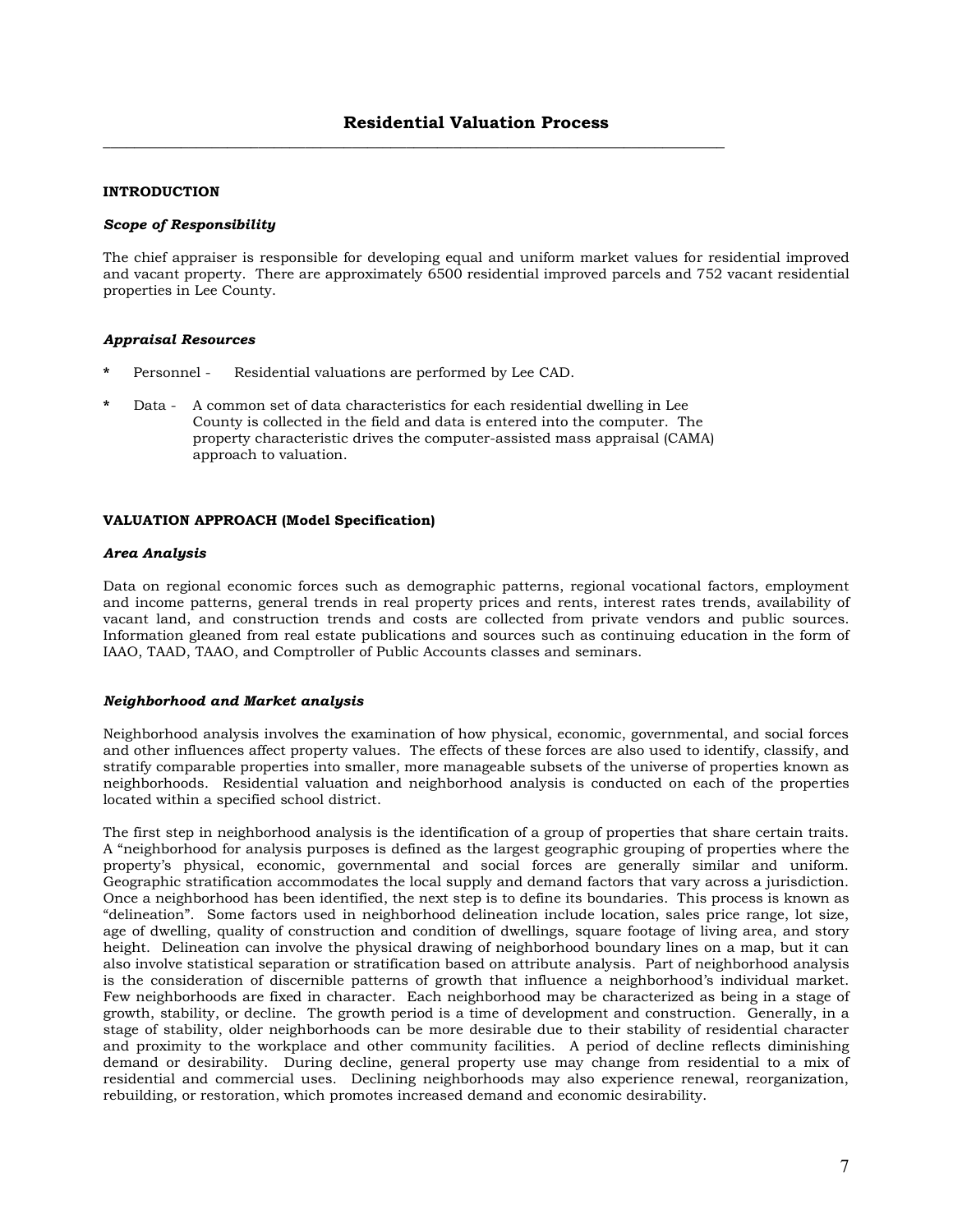#### *Highest and Best Use Analysis*

The highest and best use of property is the reasonable and probable use that supports the highest present value as of the date of the appraisal. The highest and best use must be physically possible, legal, financially feasible, and productive to its maximum. The highest and best use of residential property is normally its current use. This is due in part to the fact that residential development, in many areas, through use of deed restrictions and zoning, precludes other land uses. Residential valuation undertakes reassessment of highest and best use in transition areas and areas of mixed residential and commercial use. In transition areas with ongoing gentrification, the appraiser reviews the existing residential property use and makes a determination regarding highest and best use. Once the conclusion is made that the highest and best use analysis is done to decide the type of residential use on a neighborhood basis. As an example, it may be determined in a transition area that older, non-remodeled homes are economic mis-improvments, and the highest and best use of such property is the construction of new dwellings. In areas of mixed residential and commercial use, the appraiser reviews properties in these areas on a periodic basis to determine if changes in the real estate market require reassessment of the highest and best use of a select population of properties.

# **DATA COLLECTION AND VALIDATION**

#### *Sources of Data*

The district's property characteristic data was originally received in 1979 from the Lee County Tax Office and where absent, collected through a massive field data collection effort coordinated by the district over a period of time. Tax assessors, city and local newspapers, building permits, internet realty sites and the public often provide the district information regarding new construction, market patterns, and other useful facts related to property valuation.

# **VALUATION AND STATISTICAL ANALYSIS (Model Calibration)**

#### *Cost Schedules*

All residential parcels in the district are valued from identical cost schedules using a comparative unit method. The district's residential cost schedules, originally adopted from a private mass appraisal firm, have been customized to Lee's local residential building market. The cost schedules are reviewed annually.

The initial cost schedules developed for the Lee Appraisal District were developed using Marshall & Swift, a nationally recognized cost estimator. The schedules were derived in this manner due to the fact that the appraisal district did not have enough newly constructed sold properties at various levels of quality of construction in the district to allow for analysis and statistical testing. Marshall & Swift processes included correlation of quality of construction factors. The results of this comparison were analyzed using statistical measures, including stratification by quality and reviewing estimated building costs plus land to sales prices. As a result of this analysis, a new regional multiplier was developed and used in the district's cost process. This multiplier was used to adjust the Marshall & Swift schedules to bring the schedules to costs reflecting the local market.

#### *Sales Information*

A sales file for the storage of sales data at the time of sale is maintained in the Districts CAMA software. Residential vacant land sales, along with commercial improved and vacant land sales, are maintained. Residential improved and vacant sales are collected from a variety of sources, including district questionnaires sent to buyers, field discovery, protest hearings, vendors, builders, and realtors. A system of type, source, validity, and verification codes were established to define salient facts related to a property's purchase or transfer.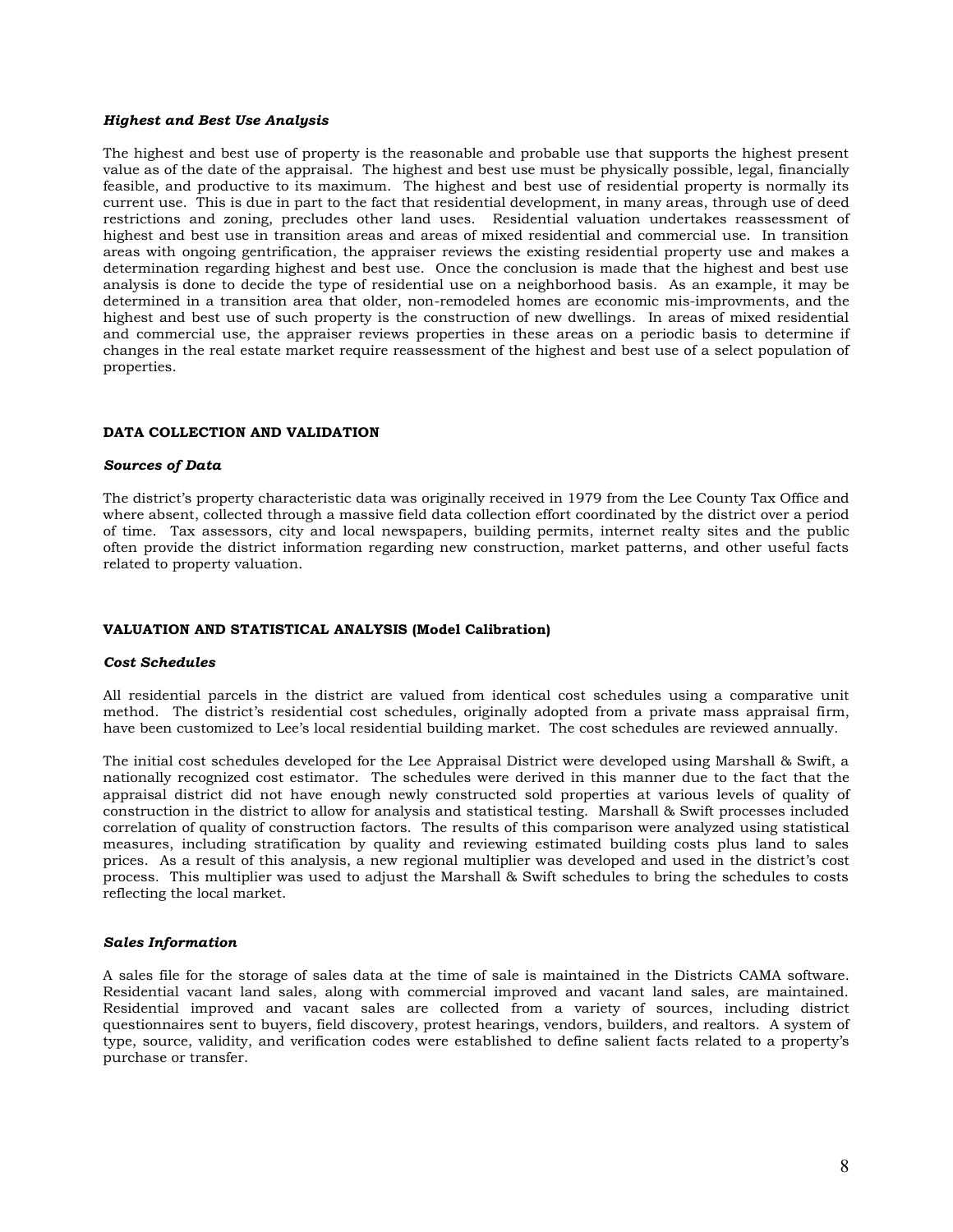# *Land Analysis*

The chief appraiser conducts residential land analysis based on existing and new data, if available. Lot size, costs per front foot, depth factor, and depth percentages are assigned to each parcel. The front footage land table is designed to systematically value the primary and residual land based on a specified percentage of one-hundred percent (100%) of the current market value. A computerized land-table file stores the land information required to consistently value individual parcels. Specific land influences are used, where necessary, to adjust parcels outside the norm for such factors as shape, size, topography, etc. The chief appraiser uses abstraction and allocation methods to ensure that the land values created best reflect the contributory market value of the land to the overall property value. This analysis may be assigned to the contracted appraisal company.

# *Statistical Analysis*

The chief appraiser performs statistical analysis annually to evaluate whether values are equitable and consistent with the market. Ratio studies are conducted on each of the school districts in the district to judge the two primary aspects of mass appraisal accuracy: level of appraisal and uniformity of value. Appraisal statistics of central tendency and dispersion generated from sales ratios are available for each school district by year. These studies include, but are not limited to, the weighted mean, median, standard deviation, coefficient of variation, and coefficient of dispersion, providing the chief appraiser a tool by which to determine both the level and uniformity of appraisals. The level of appraised values can be determined by the weighted mean for individual properties within a school district. Review of the standard deviation, coefficient of variation and coefficient of dispersion can discern appraisal uniformity within and between school districts.

The chief appraiser, through the sales ratio analysis process, reviews each classification of residence in each school district annually. The first phase involves ratios studies that compare the recent sales prices of properties to the appraised values of these sold properties. This set of ratio studies affords the chief appraiser an excellent means of judging the present level of appraised value and uniformity of the sales. The chief appraiser, based on the sales ratio statistics and designated parameters for valuation update, makes a preliminary decision as to whether the value level in a school district needs to be updated or whether the level of market value in a school district is at an acceptable level. This analysis process may be assigned to the contracted appraisal company.

# *Market Adjustment or Trending Factors*

Market adjustments or factors are developed from appraisal statistics provided from ratio studies and are used to ensure that estimated values are consistent with the market. As the cost approach separately estimates both land and building values and uses depreciated replacement costs, which reflect only the supply side of the market, it is expected that adjustments to the cost values are needed to bring the level of appraisal to an acceptable standard.

If a category of residential improvements is to be updated, the chief appraiser uses a ratio study that compares recent sales prices of properties that have sold to the appraised value of those same properties. The calculated ratio derived from the sum of the sold properties value divided by the sum of the sales prices indicates the category's level of value based on the unadjusted value for the sold properties. This appraisalto-sale ratio is used to determine the market adjustment factor for the category. This market adjustment factor is needed to trend the values closer to the actual market evidenced by recent sales prices within a given category in a given school district. The sales used to determine the market adjustment factor will reflect the market influences and conditions only for the specified category in the specified school district, thus producing more representative and supportable values. The market adjustment factor, if any, is applied uniformly to all properties in the category within a school district. Once the factors are applied and values are adjusted by CAMA, a second set of ratio studies is generated that compares recent sales prices with the proposed appraised values for those sold properties. From this set of ratio studies, the appraiser judges the appraisal level and uniformity for the school district as a whole.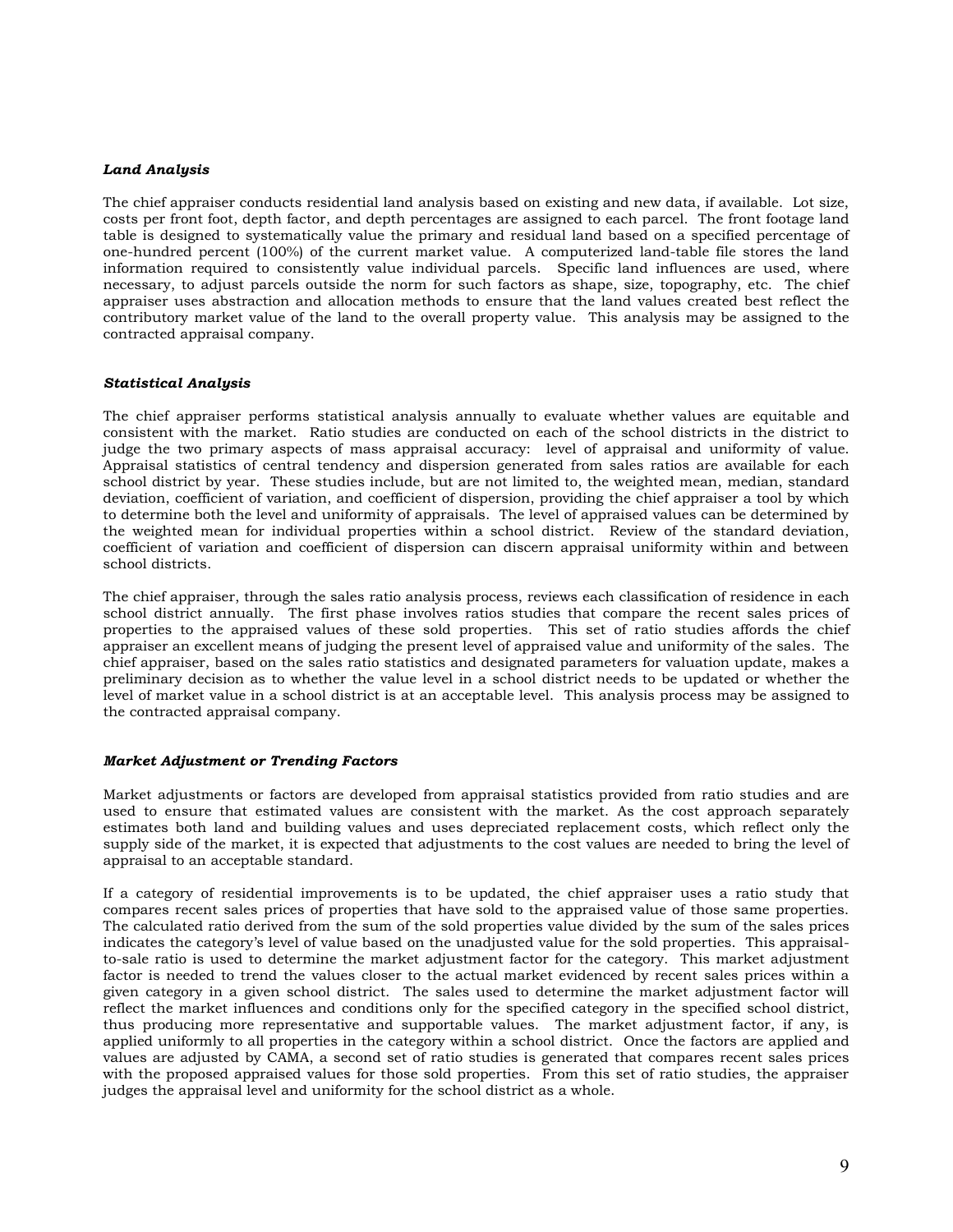# **TREATMENT OF RESIDENCE HOMESTEADS**

Beginning in 1998, the State of Texas implemented a constitutional classification scheme concerning the appraisal of residential property that receives a residence homestead exemption. Under the new law, beginning in the second year a property receives a homestead exemption, increases of that property are "capped". The value for tax purposes (appraised value) of a qualified residence homestead will be the LESSER of:

- ♦ the market value; or
- ♦ the preceding year's appraised value plus 10% plus the value of any improvements added since the last reappraisal.

Values of capped properties must be recomputed annually. If a capped property sells, the cap automatically expires as of January 1st of the following year. In the following year, that home is reappraised at its market value to bring its appraisal into uniformity with other properties.

# **TREATMENT OF ACCOUNTS WITH PRIOR YEAR HEARINGS**

If the appraised value of a property is lowered by the Appraisal Review Board, that value is considered to be the appraised value of the property for that tax year. In the following tax year, the chief appraiser may not increase the appraised value of the property unless the increase by the chief appraiser is reasonably supported by substantial evidence when all of the reliable and probative evidence in the record is considered as a whole. If the appraised value is finally determined in a protest under Section  $41.41(a)(2)$  or an appeal under Section 42.26, the chief appraiser may satisfy the requirement to reasonably support by substantial evidence an increase in the appraised value of the property in the following year by presenting evidence showing that the inequality in the appraisal of property has been corrected with regard to the properties that were considered in determining the value of the subject property. The burden of proof is on the chief appraiser to support an increase in the appraised value of property under the circumstances described in this section.

# **INDIVIDUAL VALUE REVIEW PROCEDURES**

# *Field Review*

The chief appraiser identifies individual properties in critical need of field review through sales ratio analysis. Sold properties with a high variance in sales ratios are field reviewed on an annual basis to check for accuracy of data characteristics.

At each site of inspection, the appraiser reviews subjective data items such as quality of construction, condition, and physical, functional, and economic obsolescence factors. These factors contribute condition, and physical, functional, and economic obsolescence factors. significantly to the market value of the property. During the site inspection, the appraiser is able to physically inspect both sold and unsold properties for comparability and consistency of values.

The area to be physically inspected each year is identified in the appraisal district's written reappraisal plan.

# *Office Review*

Given the resources and time required to conduct a routine field review of all properties, homogeneous properties consisting of similar characteristics with a low variance in sales ratios and other properties having a recent field inspection date can be reviewed in the appraisal office, unless it is located in an area specified for that year's field inspection cycle as identified in the appraisal district's written plan for reappraisal.

Once the chief appraiser is satisfied with the level and uniformity of value for each school district, the estimates of value go to noticing.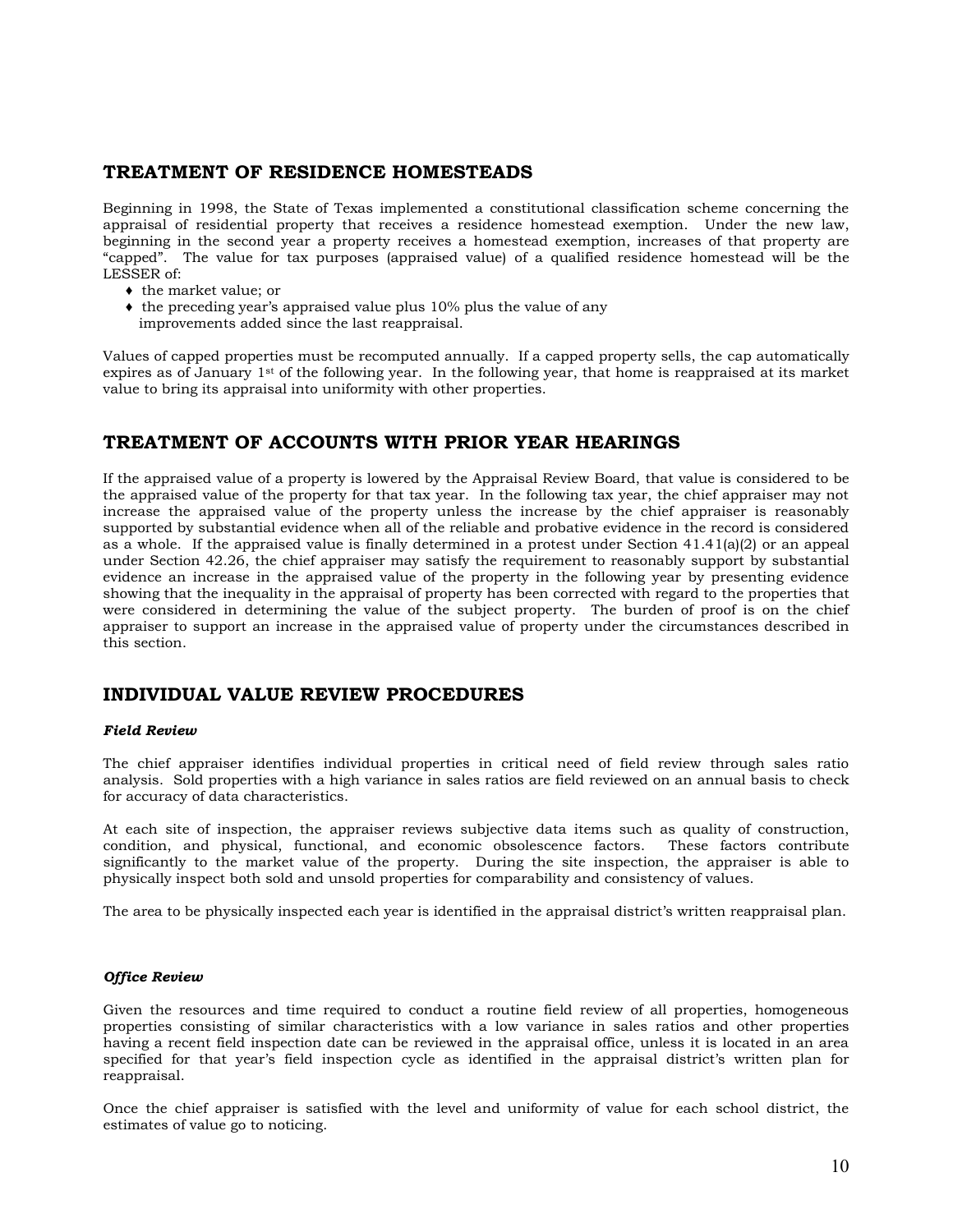# **PERFORMANCE TESTS**

## *Sales Ratio Studies*

The primary analytical tool used by the chief appraiser to measure and improve performance is the ratio study. The district ensures that the appraised values that it produces meet the standards of accuracy in several ways. Overall sales ratios are generated for each school district to allow the chief appraiser to review general market trends and to provide an indication of market appreciation over a specified period of time. Sales ratio studies are generated from computer statistical software for each school district and the appraisal district as a whole. Reported in the sales ratio statistics for each school district is a level of appraised value and uniformity profile by structure type (classification), median level of appraisal, weighted mean, and coefficient of dispersion. The computer-based ratio studies are designed to emulate the findings of the State Comptroller's annual property value study for category A and category E properties (singlefamily residential property).

#### *Management Review Process*

Once the proposed value estimates are finalized, the chief appraiser reviews the sales ratios by school district and confirms pertinent valuation data, such as sale-to-parcel ratio and level of appraisal. The primary objective of this review is to ensure that the proposed values have met preset appraisal standards.

An independent test of the appraisal performance of the district is conducted by the State of Texas Comptroller's Office through the annual property value study. The study determines the degree of uniformity and the median level of appraisals by the appraisal district within each major category of property. The Comptroller publishes a report of the findings of the study from each category of property, including the median appraisal levels, the coefficient of dispersion, and any other standard statistical measures that the Comptroller considers appropriate.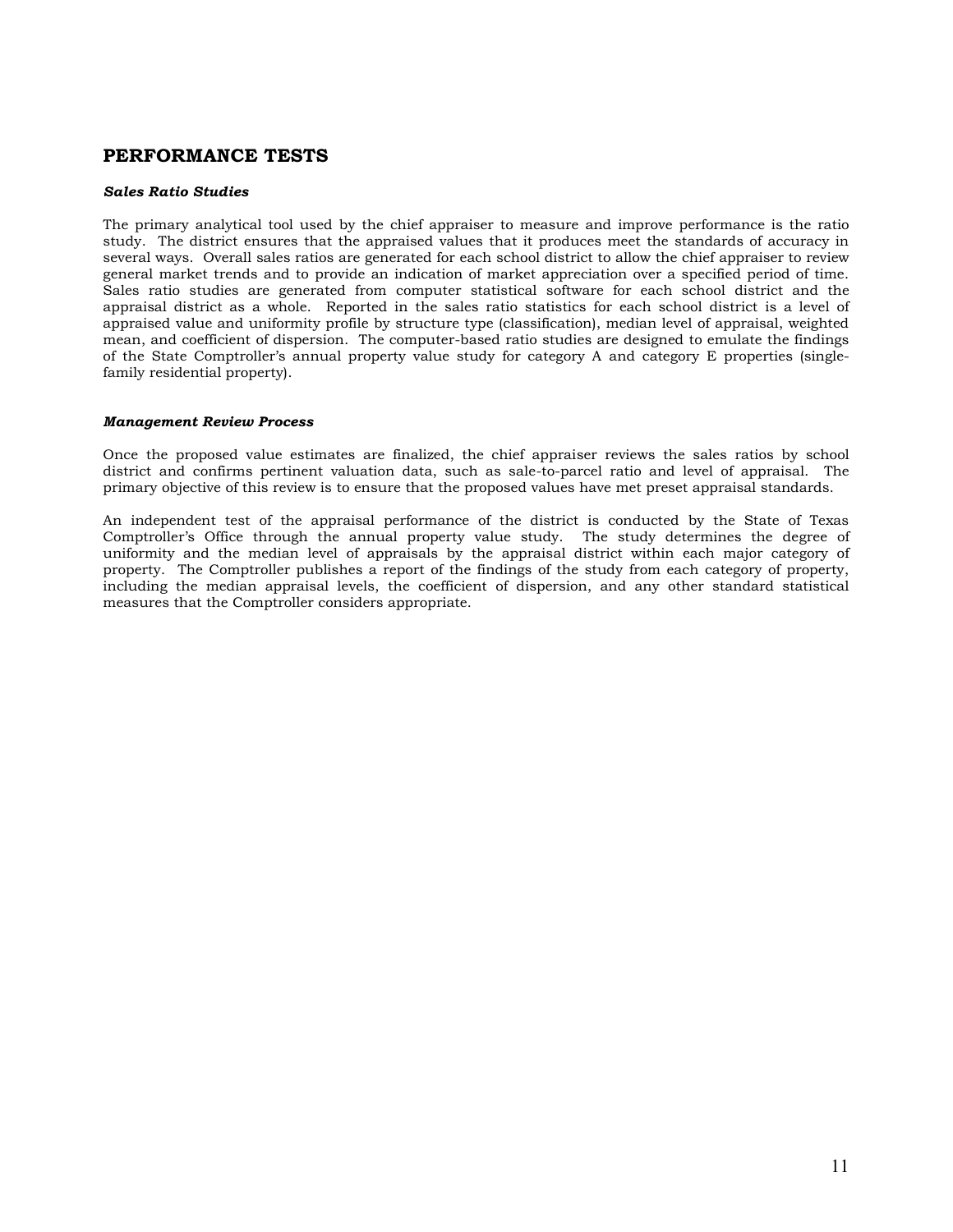# **INTRODUCTION**

#### *Appraisal Responsibility*

This mass appraisal assignment includes all of the commercially classed real property which falls within the responsibility of the Lee Central Appraisal District and located within the boundaries of the taxing jurisdictions. The appraisal roll displays and identifies each parcel of real property individually. Commercial appraisers appraise the fee simple interest of properties according to statute. However, the effect of easements, restrictions, encumbrances, leases, contracts or special assessments are considered on an individual basis, as is the appraisement of any non-exempt taxable fractional interests in real property (i.e. certain multi-family housing projects). Fractional interests or partial holdings of real property are appraised in fee simple for the whole property and divided programmatically based on their prorated interests.

#### *Appraisal Resources*

The improved real property appraisal responsibilities are categorized according to major property types of office, retail, warehouse, and special use (i.e. hotels, clinics, etc.). The appraisal district is contracted with Eagle Appraisal & Consulting to obtain income information from the State on hotels and prepare the appraisals based on that data. All other commercial properties are appraised by Lee CAD staff.

 DATA **–** The data used by the commercial appraisers includes verified sales of vacant land and improved properties and the pertinent data obtained from each (sales price levels, capitalization rates, income multipliers, equity dividend rates, marketing period, etc.). Other data used by the appraiser includes actual income and expense data (typically obtained through the hearings process), actual contract rental data, leasing information (commissions, tenant finish, length of terms, etc.), and actual construction cost data. In addition to the actual data obtained from specific properties, market data publications are also reviewed to provide additional support for market trends.

#### **PRELIMINARY ANALYSIS**

#### *Pilot Study*

Pilot studies are utilized to test new or existing procedures or valuation modifications in a limited area (a sample of properties) of the district and are also considered whenever substantial changes are made. These studies, which are inclusive of ratio studies, reveal whether a new system is producing accurate and reliable values or whether procedural modifications are required. The appraiser implements this methodology when developing both the cost approach and income approach models.

Survey of Similar Jurisdictions: Lee CAD coordinates its discovery and valuation activities with adjoining appraisal districts. Numerous, interviews and data exchanges with adjacent appraisal districts have been conducted to ensure compliance with state statutes. In addition, Lee CAD administration and personnel interact with other assessment officials through professional trade organizations including IAAO, TAAD, TAAO and TRCA.

#### **VALUATION APPROACH (Model Specification)**

#### *Area Analysis*

Data on regional economic forces such as demographic patterns, regional location factors, employment and income patterns, general trends in real property prices and rents, interest rate trends, availability of vacant land, and construction trends and costs are collected from private vendors and public sources, such as continuing education in the form of IAAO, TAAD, TAAO, and Comptroller of Public Accounts PTAD courses.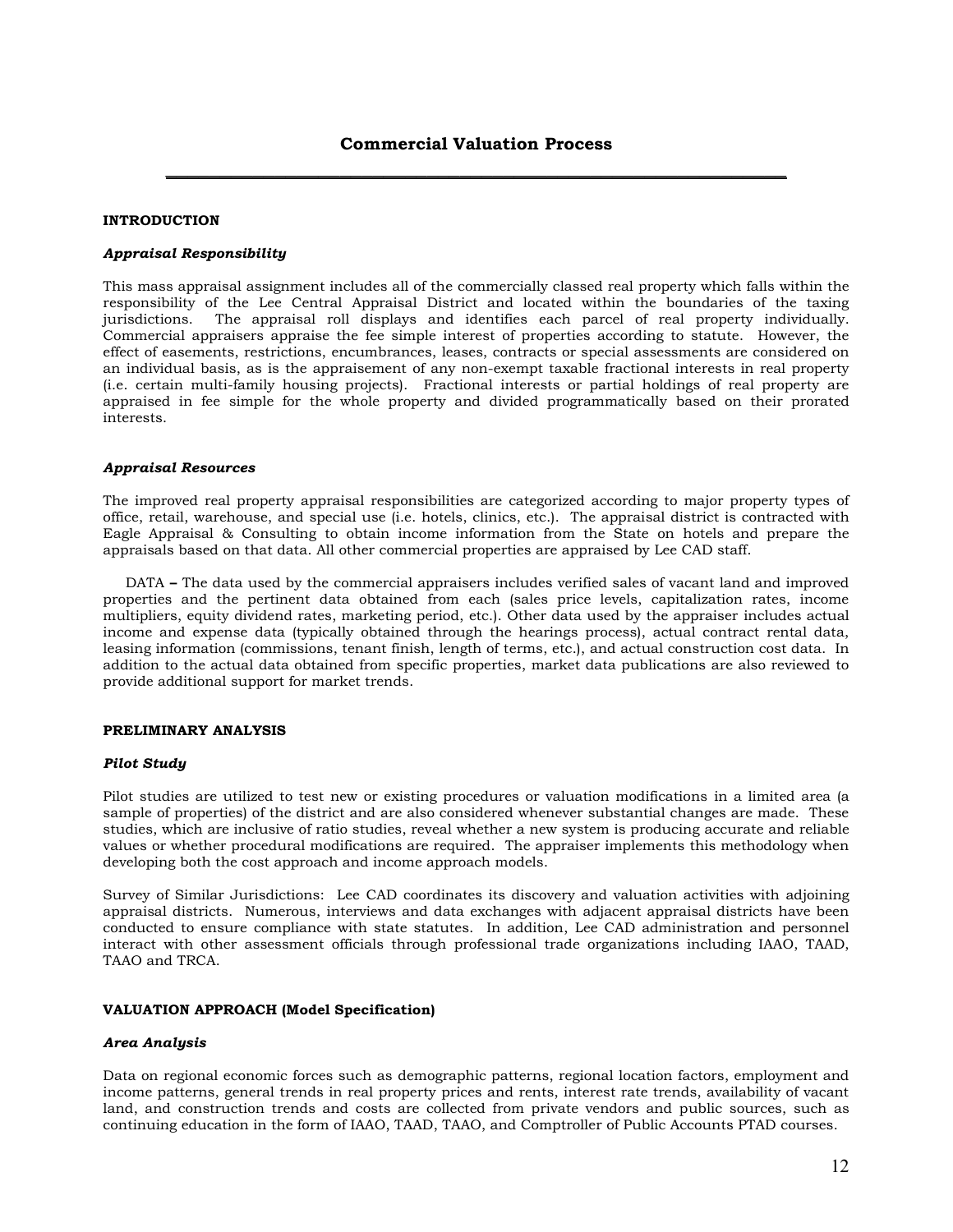#### *Neighborhood Analysis*

The neighborhood is comprised of the land area and commercially classed properties located within the boundaries of the appraisal district. This area consists of a wide variety of property types including residential, commercial, and industrial. Neighborhood analysis involves the examination of how physical, economic, governmental, and social forces and other influences affect property values. The effects of these forces are also used to identify, classify, and organize comparable properties into smaller, manageable subsets of the universe of properties known as neighborhoods. In the mass appraisal of commercial properties, these subsets of a universe of properties are generally referred to as market areas or economic areas.

Economic areas are defined by each of the improved property use types (apartment, office, retail, warehouse, and special use) based upon an analysis of similar economic or market forces. These include, but are not limited to, similarities of rental rates, classification of projects (known as building class by area commercial market experts), dates of construction, overall market activity or other pertinent influences. Economic area identification and delineation by each major property use type is the benchmark of the commercial valuation system. All income model valuation (income approach to value estimates) is economic area specific. Economic areas are periodically reviewed to determine if re-delineation is required.

#### *Highest and Best Use Analysis*

The highest and best use is the most reasonable and probable use that generates the highest present value of the real estate as of the date of valuation. The highest and best use of any given property must be physically possible, legally permissible, financially feasible, and maximally productive. For improved properties, highest and best use is evaluated as improved and as if the site were still vacant. This assists in determining if the existing improvements have a transitional use, interim use, nonconforming use, multiple uses, speculative use, excess land, or a different optimum use if the site were vacant. For vacant tracts of land within this district, the highest and best use is considered speculative based on the surrounding land uses. Improved properties reflect a wide variety of highest and best uses which include, but are not limited to: office, retail, apartment, warehouse, light industrial, special purposes, or interim uses. In many instances, the property's current use is the same as its highest and best use. This analysis ensures that an accurate estimate of market value (sometimes referred to as value in exchange) is derived.

On the other hand, value in use represents the value of a property to a specific user for a specific purpose. This is significantly different than market value, which approximates market price under the following assumptions: (a) no coercion of undue influence over the buyer or seller in an attempt to force the purchase or sale; (b) well-informed buyers and sellers acting in their own best interests; c) a reasonable time for the transaction to take place; and (d) payments in cash or its equivalent.

#### *Market Analysis*

A market analysis relates directly to market forces affecting supply and demand. This study involves the relationships between social, economic, environmental, governmental, and site conditions. Current market activity including sales of commercial properties, new construction, new leases, lease rates, absorption rates, vacancies, allowable expenses (inclusive of replacement reserves), and expense ratio trends are analyzed.

# **DATA COLLECTION/VALIDATION**

#### *Sources of Data*

With respect to the property characteristic data inventory system, every property subject to taxation by a jurisdiction within Lee CAD's area of responsibility is incorporated into a computer assisted mass appraisal (CAMA) system. Appraisers perform maintenance of special purpose properties. Any alterations to the properties involving building permits are then reviewed. Also, if any discrepancies are discovered during the hearings process or at any other time, the chief appraiser or a designated appraiser performs a field check prior to the next tax season. Data is reviewed during periodic field inspections.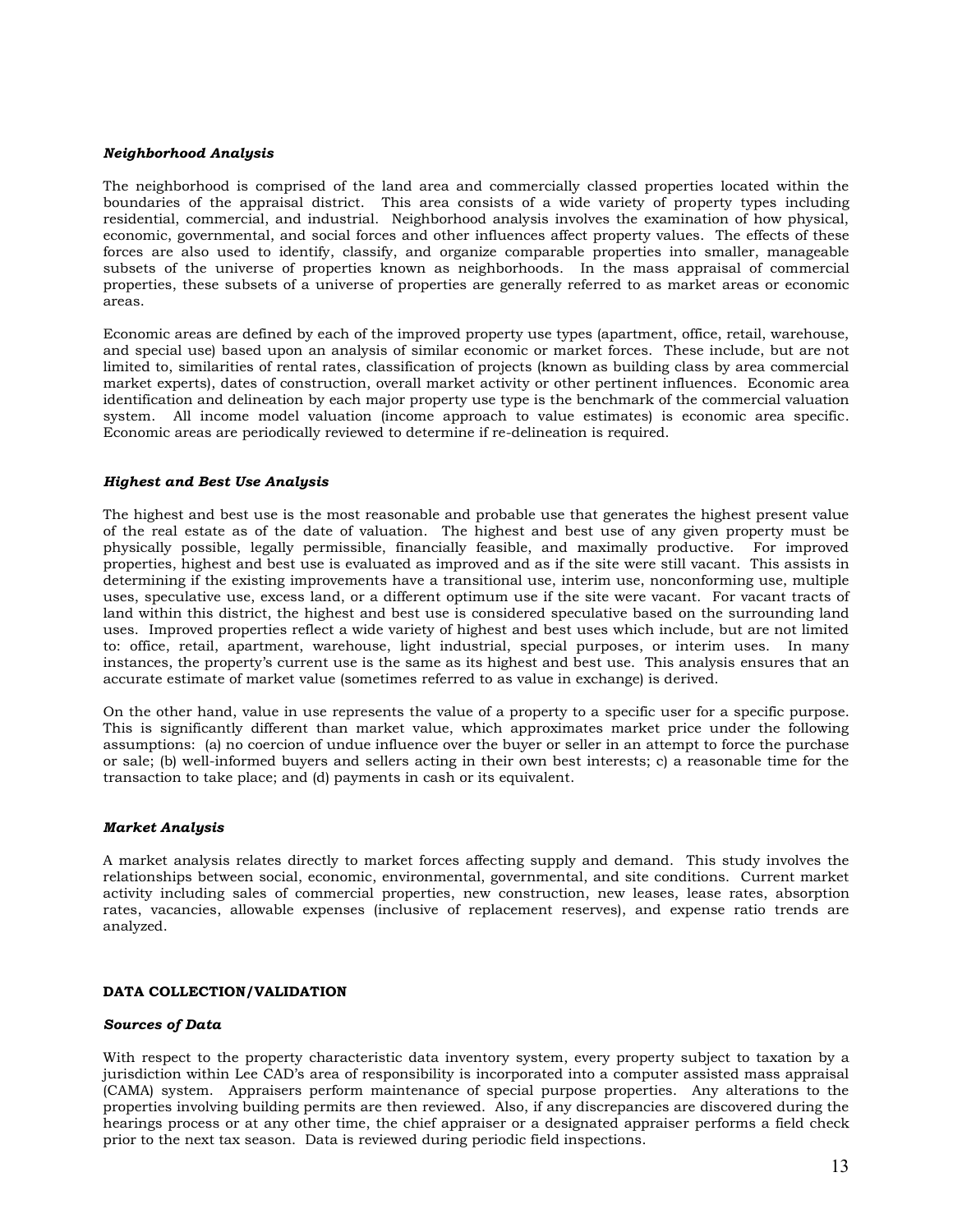In terms of commercial sales data, Lee CAD receives a copy of the deeds recorded in Lee County that convey commercially classed properties. The deeds involving a change in commercial ownership are entered into the sales information system and researched in an attempt to obtain the pertinent sale information. Other sources of sale data include the hearings process, word of mouth, and local publications.

# *Data Collection Procedures*

Data collection procedures have been established for residential, commercial, industrial, and personal property. Appraisers conduct field inspections and record information on either a property record data (PRD) card or on personal property data sheets. This information is entered into the computer system and serves as the basis for the valuation of property.

The quality of data used is of paramount importance to accurate valuation of taxable property. While production standards are established and upheld for the various field activities, quality of data is emphasized as the goal and responsibility of each appraiser. New appraisers are trained in the specifics of data collection.

For those properties involved in a transfer of commercial ownership, a sale file is produced, which begins the research and verification process. The initial step in sales verification involves a questionnaire, which is mailed to the purchaser (grantee) in the transaction. If a questionnaire is answered and returned, the documented responses are recorded into the computerized sales database system. If no information is provided, other sources are sought, but the sales data is documented as being unconfirmed. Actual closing statements are the most reliable and preferred method of sales verification.

# **VALUATION ANALYSIS (Model Calibration)**

Model calibration involves the process of periodically adjusting the mass appraisal formulas, tables and schedules to reflect the current market conditions. Once the models have undergone the specification process, adjustments can be made to reflect new constructions procedures, materials and/or costs, which can vary from year to year. The basic structure of a mass appraisal model can be valid over an extended period of time, with trending factors utilized for updating the data to the current market conditions. However, at some point, if the adjustment process becomes too involved, the model calibration technique can mandate new model specifications or a revised model structure.

# *Cost Schedules*

The cost approach to value is applied to all improved real property utilizing the comparative unit method. This methodology involves the utilization of national cost data reporting services as well as actual cost information on comparable properties whenever possible. Cost models are typically developed based on the Marshall & Swift Valuation Service. Cost models include the derivation of replacement cost new (RCN) of all improvements. These include comparative base rates, per unit adjustments, and lump sum adjustments. This approach also employs the sales comparison approach in the valuation of the underlying land value. Time and location modifiers are necessary to adjust cost data to reflect conditions in a specific market and changes in costs over a period of time. Because a national cost service is used as a basis for the cost models, location modifiers are necessary to adjust these base costs specifically for Lee County. These modifiers are provided by the national cost services.

Depreciation schedules are developed based on what is typical for each property type at that specific age. Depreciation schedules have been implemented for what is typical of each major class of commercial property by economic life categories. Schedules have been developed for improvements with varying years of expected life. The actual age, if known, and the effective ages of improvements are noted in CAMA. Effective age estimates are based on the utility of the improvements relative to where the improvement lies on the scale of its total economic life and its competitive position in the marketplace.

Market adjustment factors such as external and/or functional obsolescence can be applied if warranted. A depreciation calculation override can be used if the condition or effective age of a property varies from the norm by appropriately noting the physical condition and functional utility ratings on the property data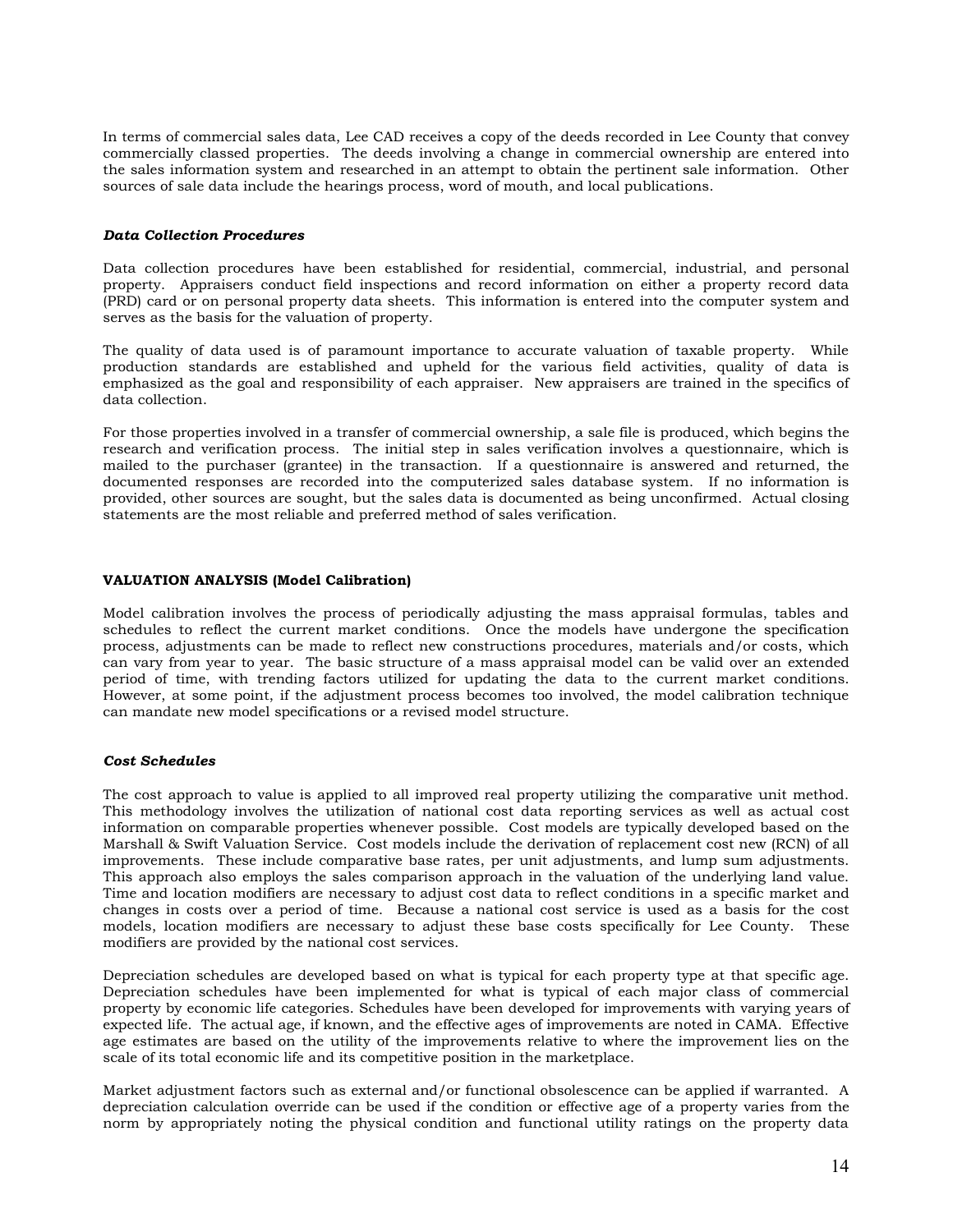characteristics. These adjustments are typically applied to a specific property type or location and can be developed via ratio studies or other market analyses.

# *Income Models*

The income approach to value is applied to those real properties which are typically viewed by market participants and "income producing", and for which the income methodology is considered a leading value indicator. The first step in the income approach pertains to the estimation of market rent on a per unit basis. This is derived primarily from actual rent data furnished by property owners and from local market study publications. This per unit rental rate multiplied by the number of units results in the estimate of potential gross rent.

A vacancy and collection loss allowance is the next item to consider in the income approach. The projected vacancy and collection loss allowance is established furnished by property owners and on local market publications. This allowance accounts for periodic fluctuations in occupancy, both above and below an estimated stabilized level. The market derived stabilized vacancy and collection loss allowance is subtracted from the potential gross rent estimate to yield an effective gross rent.

Next, a secondary income or service income is calculated as a percentage of stabilized effective gross rent. Secondary income represents parking income, escalations, reimbursements, and other miscellaneous income generated by the operations of real property. The secondary income estimate is derived from actual data collected and available market information. The secondary income estimate is then added to effective gross rent to arrive at an effective gross income.

Allowable expenses and expense ratio estimates are based on a study of the local market, with the assumption of prudent management. An allowance for non-recoverable expenses such as leasing costs and tenant improvements are included in the expenses. A non-recoverable expense represents costs that the owner pays to lease rental space. Different expense ratios are developed for different types of commercial property based on use. For instance, retail properties are most frequently leased on a triple-net basis, whereby the tenant is responsible for his pro-rata share of taxes, insurance and common area maintenance. In comparison, a general office building is most often leased on a base year expense stop. This lease type stipulates that the owner is responsible for all expenses incurred during the first year of the lease. However, any amount in excess of the total per unit expenditure in the first year is the responsibility of the tenant. Under this scenario, if the total operating expense in year one equates to \$8 per square foot, any increase in expense over \$8 per square foot throughout the remainder of the lease term would be the responsibility of the tenant. As a result, expense ratios are implemented based on the type of commercial property.

Another form of allowable expense is the replacement of short-lived items (such as roof or floor coverings, air conditioning, or major mechanical equipment or appliances) requiring expenditures of large sums. When these capital expenditures are analyzed for consistency and adjusted, they may be applied on an annualized basis as stabilized expenses. When performed according to local market practices by commercial property type, these expenses, when annualized, are known as replacement reserves.

Subtracting the allowable expenses (inclusive of non-recoverable expenses and replacement reserves) from the effective gross income yields an estimate of net operating income.

Rates and multipliers are used to convert income into an estimate of market value. These include income multipliers, overall capitalization rates, and discount rates. Each of these is used in specific applications. Rates and multipliers also vary between property types, as well as by location, quality, condition, design, age, and other factors. Therefore, application of the various rates and multipliers must be based on a thorough analysis of the market.

Capitalization analysis is used in the income approach models. This methodology involves the capitalization of net operating income as an indication of market value for a specific property. Capitalization rates, both overall (going-in) cap rates for the direct capitalization method and terminal cap rates for discounted cash flow analyses, can be derived from the market. Sales of improved properties from which actual income and expense data are obtained provide a very good indication of what a specific market participant is requiring from an investment at a specific point in time. In addition, overall capitalization rates can be derived from the built-up method (band-of-investment). This method relates to satisfying the market return requirements of both the debt and equity positions of a real estate investment. This information is obtained from real estate and financial publications.

Rent loss concessions are made on specific properties with vacancy problems. A rent loss concession accounts for the impact of lost rental income while the building is moving toward stabilized occupancy. The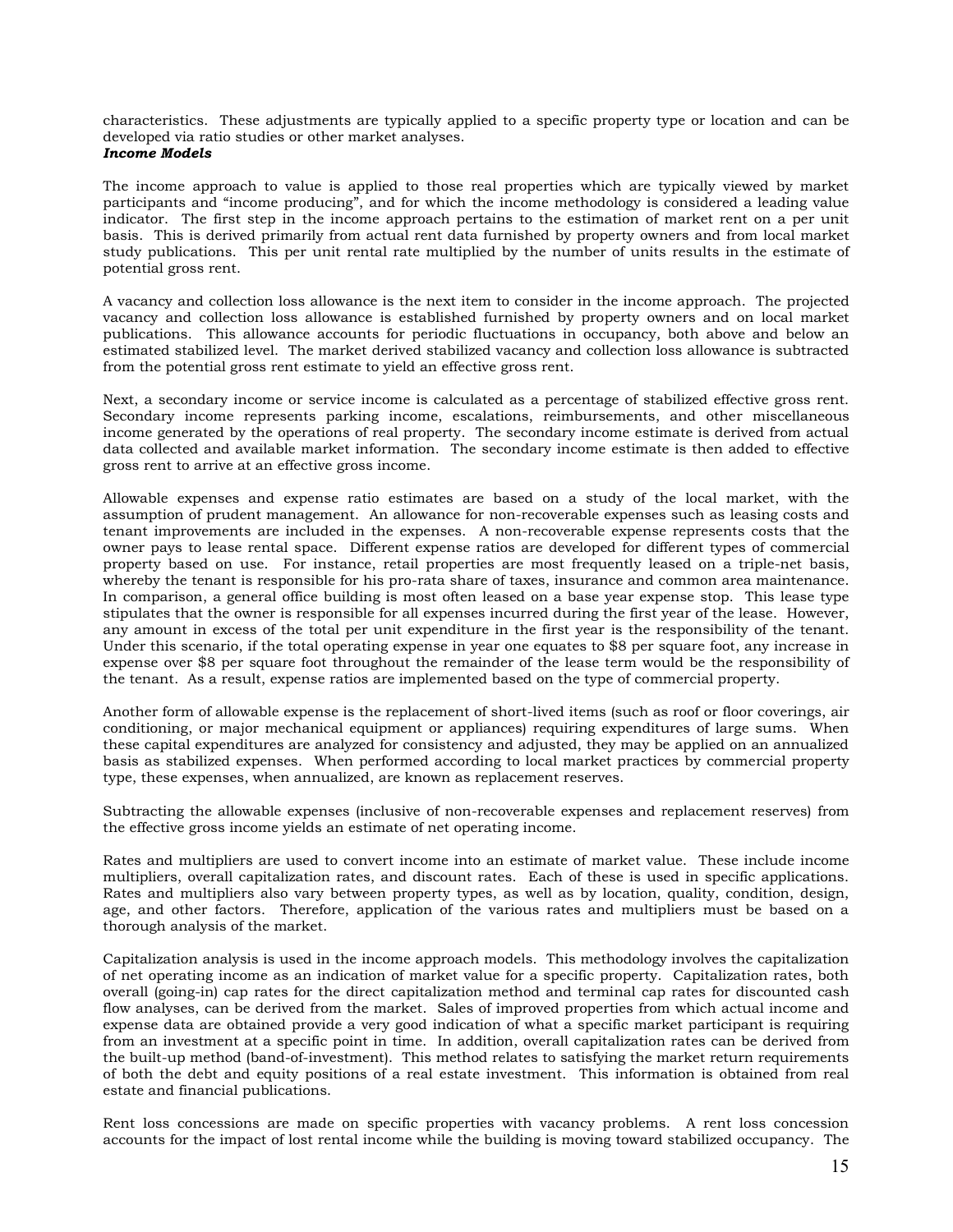rent loss is calculated by multiplying the rental rate by the percent difference of the property's stabilized occupancy and it s actual occupancy. Build out allowances (for first generation space or retrofit/second generation space as appropriate) and leasing expenses are added to the rent loss estimate. The total adjusted loss from these real property operations is discounted using an acceptable risk rate. The discounted value (inclusive of rent loss due to extraordinary vacancy, build out allowances, and leasing commissions) becomes the rent loss concession and is deducted from the value indication of the property at stabilized occupancy. A variation of this technique allows that for every year that the property's actual occupancy is less than stabilized occupancy, a rent loss deduction may be estimated.

Eagle Appraisal & Consulting, a valuation firm, has been contracted by the district to perform valuations on income properties in this district, excluding mineral and industrial properties. The firm is responsible for obtaining statistics, data, performing statistical testing, and maintaining data for the valuation of this type of property.

# *Sales Comparison (Market) Approach*

Although all three of the approaches to value are based on market data, the sales comparison approach is most frequently referred to as the Market Approach. This approach is utilized not only for estimating land value but also in comparing sales of similarly improved properties to each parcel on the appraisal roll. As previously discussed in the Data Collection/Validation section of this report, pertinent data from actual sales of properties, both vacant and improved, is pursued throughout the year in order to obtain relevant information, which can be used in all aspects of valuation. Sales of similarly improved properties can provide a basis for the depreciation schedules in the cost approach, rates and multipliers used in the income approach, and as a direct comparison in the sales comparison approach. Improved sales are also used in ratio studies, which afford the appraiser an excellent means of judging the present level and uniformity of the appraised values.

# *Final Valuation Schedules*

Based on the market data analysis and review discussed previously in the cost, income, and sales approaches, the cost and income models are calibrated and finalized. The calibration results are keyed to the schedules and models on the mainframe CAMA system for utilization on all commercial properties in the district.

# *Statistical and Capitalization Analysis*

Statistical analysis of final values is an essential component of quality control. This methodology represents a comparison of the final value against the standard and provides a concise measurement of the appraisal performance. Statistical comparisons of many different standards are used, including sales of similar properties, the previous year's appraised value, audit trails, value change analysis and sales ratio analysis.

Appraisal statistics of central tendency and dispersion generated from sales ratios are available for each property type. These summary statistics include, but are not limited to, the weighted mean, standard deviation, and coefficient of dispersion, thus providing the appraisers an analytical tool by which to determine both the level and uniformity of appraised value of a particular property type. The level of appraised values can be determined by the weighted mean for individual properties within a specific type, and a comparison or weighted means can reflect the general level of appraised value. Review of the standard deviation and the coefficient of variation can discern appraisal uniformity within a specific property type.

The appraisers review every commercial property annually through the sales ratio analysis process. The first phase involves ratio studies that compare the recent sales prices of properties to the appraised values of sold properties. This set of ratio studies affords the appraiser an excellent means of judging the present level of appraised value and uniformity of the appraised values. The appraiser, based on the sales ratio statistics and designated parameters for valuation update, makes a preliminary decision as to whether the value level of a particular property type needs to be updated in an upcoming reappraisal, or whether the level of market value is at an acceptable level.

Potential gross rent estimates, occupancy levels, secondary income, allowable expenses (inclusive of nonrecoverables and replacement reserves), net operating income and capitalization rate and multipliers are continuously reviewed utilizing frequency distribution methods or other statistical procedures or measures.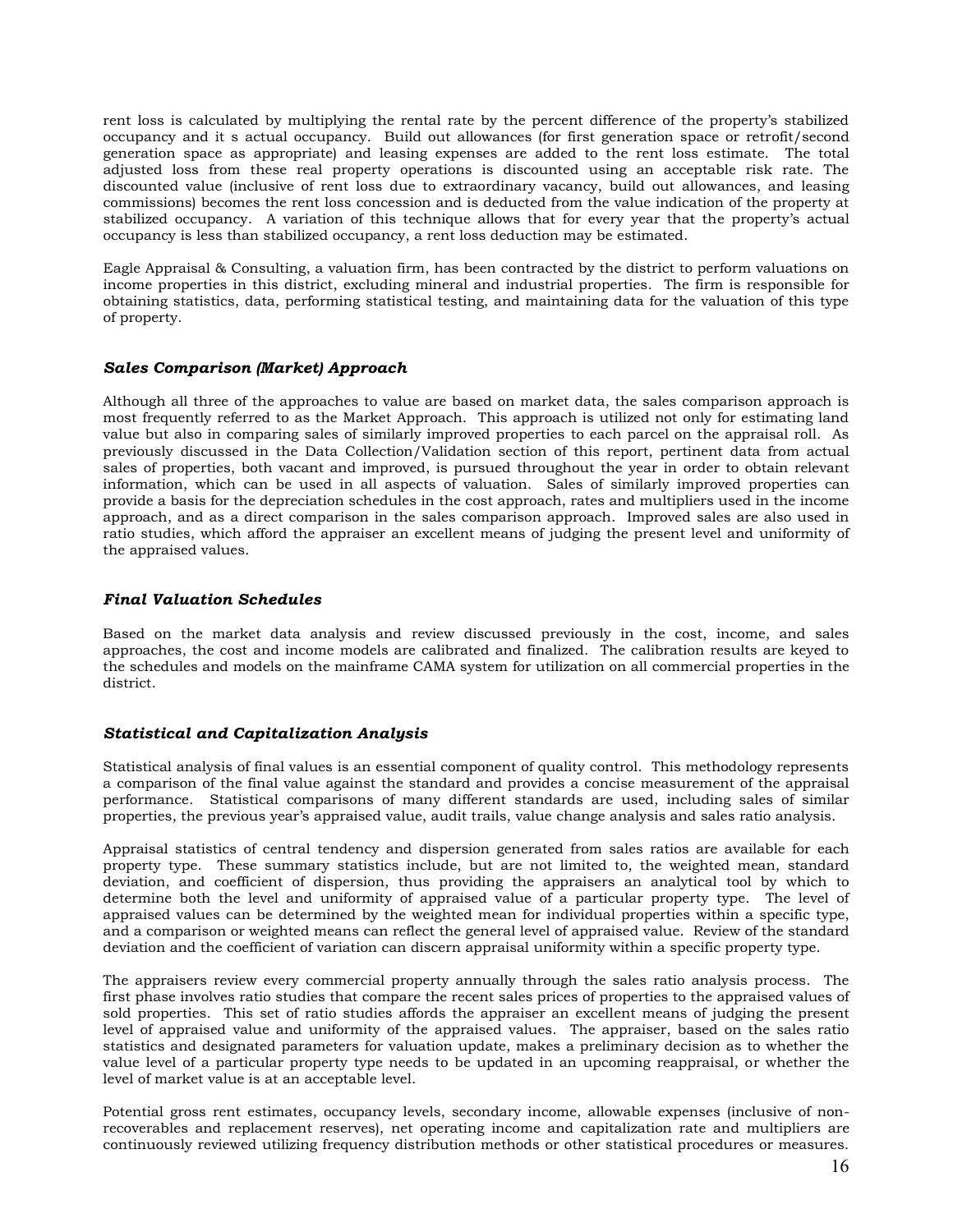Income model conclusions are compared to actual information obtained on individual commercial properties during the hearings process as well as information from published sources and area vendors.

# **INDIVIDUAL VALUE REVIEW PROCEDURES**

# *Field Review*

The date of the last inspection, extent of that inspection, and the appraiser responsible are listed in the CAMA system. If a property owner disputes the District's records concerning this data in a protest hearing, CAMA may be altered based on the credibility of the evidence provided. If a building permit is filed for a particular property indicating a change in characteristics, that property is added to a work file. Finally, even though every property cannot be inspected each year, the chief appraiser typically designates certain segments of the area to be inspected in field checks.

Commercial appraisers are somewhat limited in the time available to field review all commercial properties of a specific use type. However, a major effort is made by the appraisal district to field review as many properties as possible or an economic area experiencing large numbers of remodels, renovations, or retrofits, changes in occupancy levels or rental rates, new leasing activity, new construction, or wide variations in sale prices. Additionally, the appraisers frequently field review subjective data items such as building class, quality of construction, condition, and physical, functional, and economic obsolescence factors contributing significantly to the market value of the property. In some cases, field reviews are warranted when sharp changes in occupancy or rental rate levels occur between building classes or between economic areas. With preliminary estimates of value in these targeted areas, the appraisers test computer assisted values against their own appraisal judgment. While in the field, the appraisers physically inspect sold and unsold properties for comparability and consistency of values.

# *Office Review*

Office reviews are completed on properties not subject to field inspections and are performed in compliance with the guidelines set out by USPAP.

Office reviews are typically limited by the data presented in final value reports. These reports summarize the pertinent data of each property. The appraiser may review methodology for appropriateness to ascertain that it was completed in accordance with USPAP or more stringent statutory and district policies. This review process is focused primarily on locating skewed results on an individual basis.

Once the appraiser is satisfied with the level and uniformity of value for each property within their area of responsibility, the estimates of value go to noticing. Each parcel is subjected to the value parameters appropriate for its own use type. If the value of the parcel falls outside of appropriate parameters, it is placed on a rework list. Therefore, although the value estimates are determined in a computerized mass appraisal environment, value edits and rework lists enable an individual parcel review of value anomalies before the estimate of value is released for noticing.

# **PERFORMANCE TESTS**

The primary tool used to measure mass appraisal performance is the ratio study. A ratio study compares appraised values to market values. In a ratio study, market values (value in exchange) are typically represented by sales prices (i.e. a sales ratio study). Independent, expert appraisals may also be used to represent market values in a ratio study (i.e. an appraisal ratio study). If there are not enough sales to provide necessary representativeness, independent appraisals can be used as indicators for market value. In addition, appraisal ratio studies can be used for properties statutorily not appraised at market value, but reflect the use-value requirement. An example of this is agricultural lands to be appraised on the basis of productivity or use value.

Lee CAD has adopted the policies of the IAAO STANDARD ON RATIO STUDIES, regarding its ratio study standards and practices. Ratio studies generally have six basic steps:

- (1.) determination of the purpose and objectives
- (2.) data collection and preparation
- (3.) comparing appraisal and market data
- (4.) stratification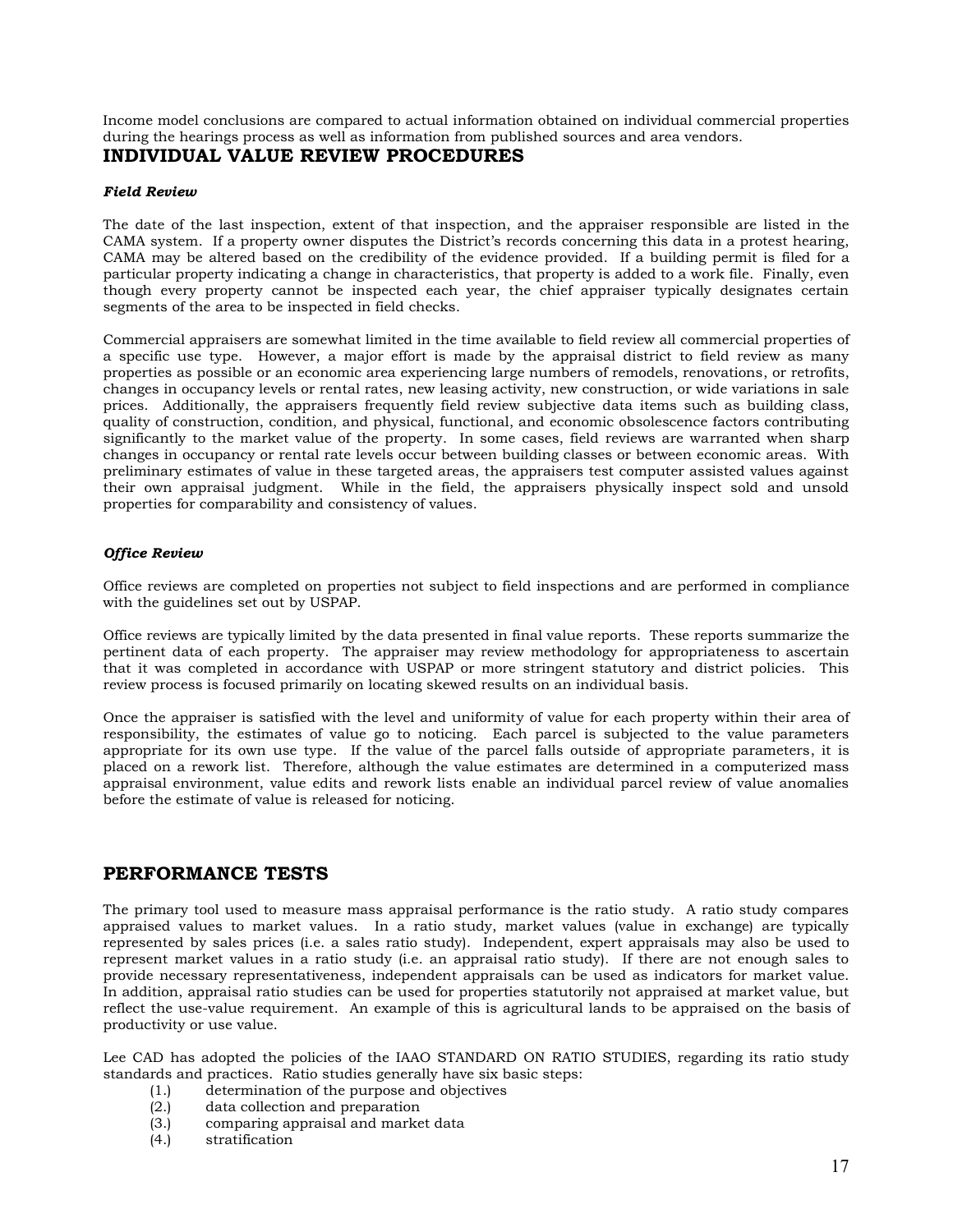- (5.) statistical analysis
- evaluation and application of the results

# *Sales Ratio Studies*

Sales ratio studies are an integral part of establishing equitable and accurate market value estimates, and ultimately assessments for taxing jurisdictions. The primary use of sales ratio studies include the determination of a need for general reappraisal, prioritizing selected groups of property types for reappraisal, identification of potential problems with appraisal procedures, assist in market analyses, and to calibrate models used to derive appraised values during valuation or reappraisal cycles. However, these studies cannot be used to judge the accuracy of an individual property appraised value. The Lee County Appraisal Review Board may make individual value adjustments based on unequal appraisal (ratio) protest evidence submitted on a case-by-case basis during the hearing process.

Overall sales ratios are generated by use type CAMA at least once per year, but frequently more often, especially in specific areas to allow appraisers to review general market trends in their area of responsibility. In many cases, field checks may be conducted to ensure the ratios produced are accurate and the appraised values utilized are based on accurate property data characteristics. These ratio studies aid the appraisers by providing an indication of market activity by economic area or changing market conditions.

# *Comparative Appraisal Analysis*

The commercial appraiser performs an average unit comparison in addition to a traditional ratio study. These studies are performed on commercially classed properties by property use type (such as apartment, office, retain and warehouse usage or special use). The objective to this evaluation is to determine appraisal performance of sold and unsold properties. Appraisers' average unit prices of sales and average unit appraised values of the same parcels and the comparison of average value changes of sold and unsold properties. These studies are conducted on substrata such as building class and on properties located within various economic areas. In this way, overall appraisal performance is evaluated geographically, by specific property type to discern whether sold parcels have been selectively appraised. When sold parcels and unsold parcels are appraised equally, the average unit values are similar. These horizontal equity studies are performed prior to annual noticing.

# **INDUSTRIAL VALUATION PROCESS**

# *Appraisal Responsibility*

Lee CAD contracts with Pritchard & Abbott Inc. for the appraisal of industrial properties. The firm is responsible for developing fair and uniform market values for improved industrial properties and industrial vacant land. The firm is also responsible for the valuation of all tangible general industrial personal property in Lee CAD. Pritchard & Abbott Inc. may, in some cases, subcontract with another appraisal company for the appraisal of this type of property.

Further, the firm is responsible for the collection of data, maintenance of data collection manuals, area analysis, neighborhood analysis, highest and best use analysis, market analysis, development and implementation of data collection procedures, valuation schedules, field review, office review, performance tests, sales ratio studies, and comparative appraisal analysis.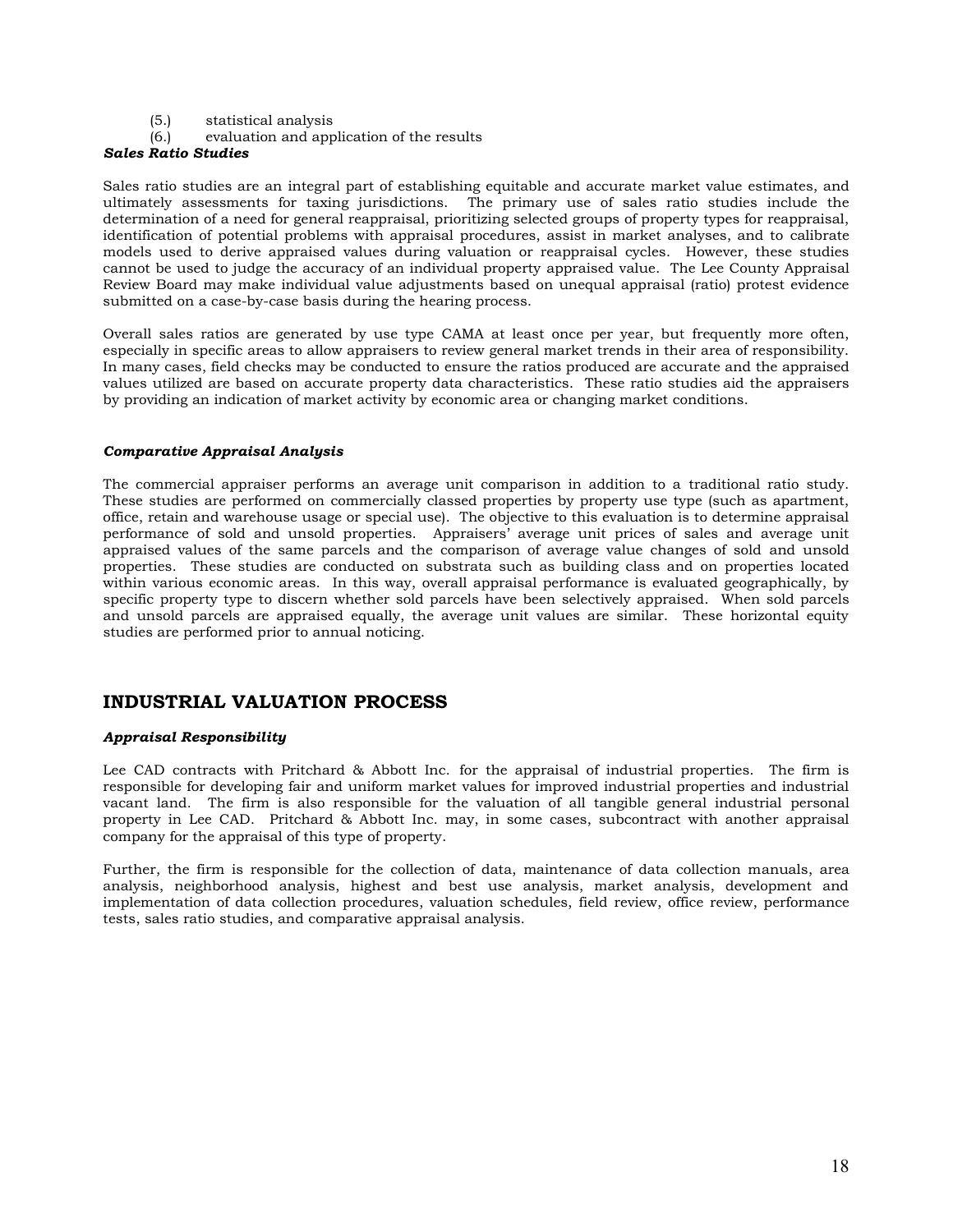# **BUSINESS PERSONAL PROPERTY VALUATION PROCESS**

# *Appraisal Responsibility*

There are four different personal property types appraised by the district:

- (1.) business personal property accounts
- (2.) leased assets
- (3.) vehicles
- (4.) multi-location assets

A common set of data characteristics for each personal property account in Lee CAD is collected in the field and data entered into the district's computer system.

# **Valuation Approach (Model Specification)**

#### *Highest and Best Use Analysis*

The highest and best use of property is the reasonable and probable use that supports the highest present value as of the date of the appraisal. The highest and best use must be physically possible, legal, financially feasible, and productive to its maximum. The highest and best use of personal property is normally its current use.

# **Data Collection/Validation**

#### *Sources of Data*

#### *Business Personal Property*

The district's property characteristic data was originally received from the Lee County Tax Office and various school district records in 1980. It has also been collected through a field data collection effort coordinated by the district over a period of time. When revaluation activities permit, the district collects new data via a field drive-out. This project results in the discovery of new businesses not revealed through other sources. Tax assessors and the local newspaper also provide the district with information regarding new personal property and other useful facts related to property valuation.

#### *Leased and Multi-Location Assets*

The primary source of leased and multi-location assets is property owner renditions of property. Other sources of data include field inspections.

# **VALUATION AND STATISTICAL ANALYSIS (MODEL CALIBRATION)**

# *Cost Schedules*

Due to lack of viable information within the district, the appraisal district staff relies largely upon Martial and Swift Valuation Services to develop local cost. A local modifier is developed and applied to the Guide, where applicable.

#### *Statistical Analysis*

Summary statistics including, but not limited to, the median, weighted mean, and standard deviation provide the appraisers an analytical tool by which to determine both the level and uniformity of appraised value. Review of the standard deviation can discern appraisal uniformity.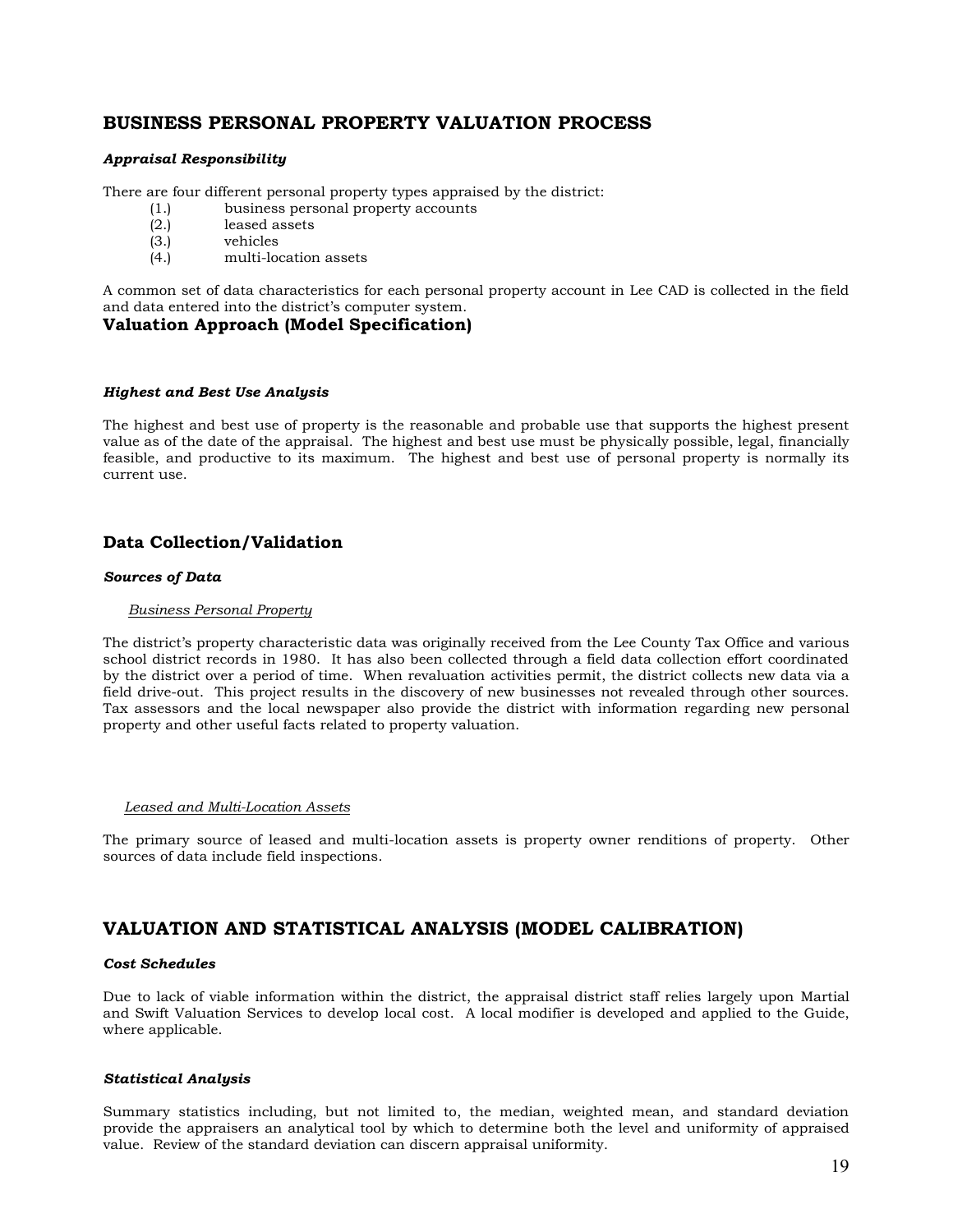#### *Depreciation Schedule and Trending Factors*

Lee CAD's primary approach to the valuation of business personal property is the cost approach. The replacement cost new (RCN) is either developed from property owner reported historical cost or from Lee CAD developed valuation models. The trending factors used by Lee CAD to develop RCN are based on published valuation guides. The percent good factors used by Lee CAD are also based on published valuation guides. The index factors and percent good depreciation factors are used to develop present value factors (PVF), by year of acquisition, as follows:

PVF = Index Factor X Percent Good Factor

The PVF is used as an "express" calculation in the cost approach. The PVF is applied to reported historical cost as follows:

Market Value Estimate = PVF x Historical Cost

This mass appraisal PVF schedule is used to ensure that estimated values are uniform and consistent within the market.

# **INDIVIDUAL VALUE REVIEW PROCEDURES**

#### *Office Review*

#### *Business Personal Property*

Property owner renditions, accounts with field or other data changes, accounts with prior hearing information, new accounts, and cost table changes are all reviewed and considered.

# **PERFORMANCE TESTS**

#### *Ratio Studies*

Every other year, the Property Tax Division of the state comptroller's office conducts a property value study (PVS). The PVS is a ratio study used to gauge appraisal district performance. Results from the PVS play a part in school funding. Rather than a sales ratio study, the personal property PVS is a ratio study state cost and depreciation schedules to develop comparative personal property values. These values are then compared to Lee CAD's personal property values and ratios are determined.

# *Internal Testing*

Lee CAD can test new or revised cost and depreciation schedules by running the valuation program in a test mode prior to the valuation cycle. This can give the district a chance to make additional refinements to the schedules if necessary.

# **LIMITING CONDITIONS**

The appraised value estimates provided by the district are subject to the following conditions:

- 1. The appraisals were prepared exclusively for ad valorem tax purposes.
- 2. The property characteristic data upon which the appraisals are based is assumed to be correct. Exterior inspections of the property appraised were performed as staff resources and time allowed.
- 3. Validation of sales transactions was attempted through questionnaires to buyers and field reviews. In the absence of such confirmation, residential sales data obtained from vendors was considered reliable.
- 4. I have included a list of those providing significant mass appraisal assistance to the person signing this certification.